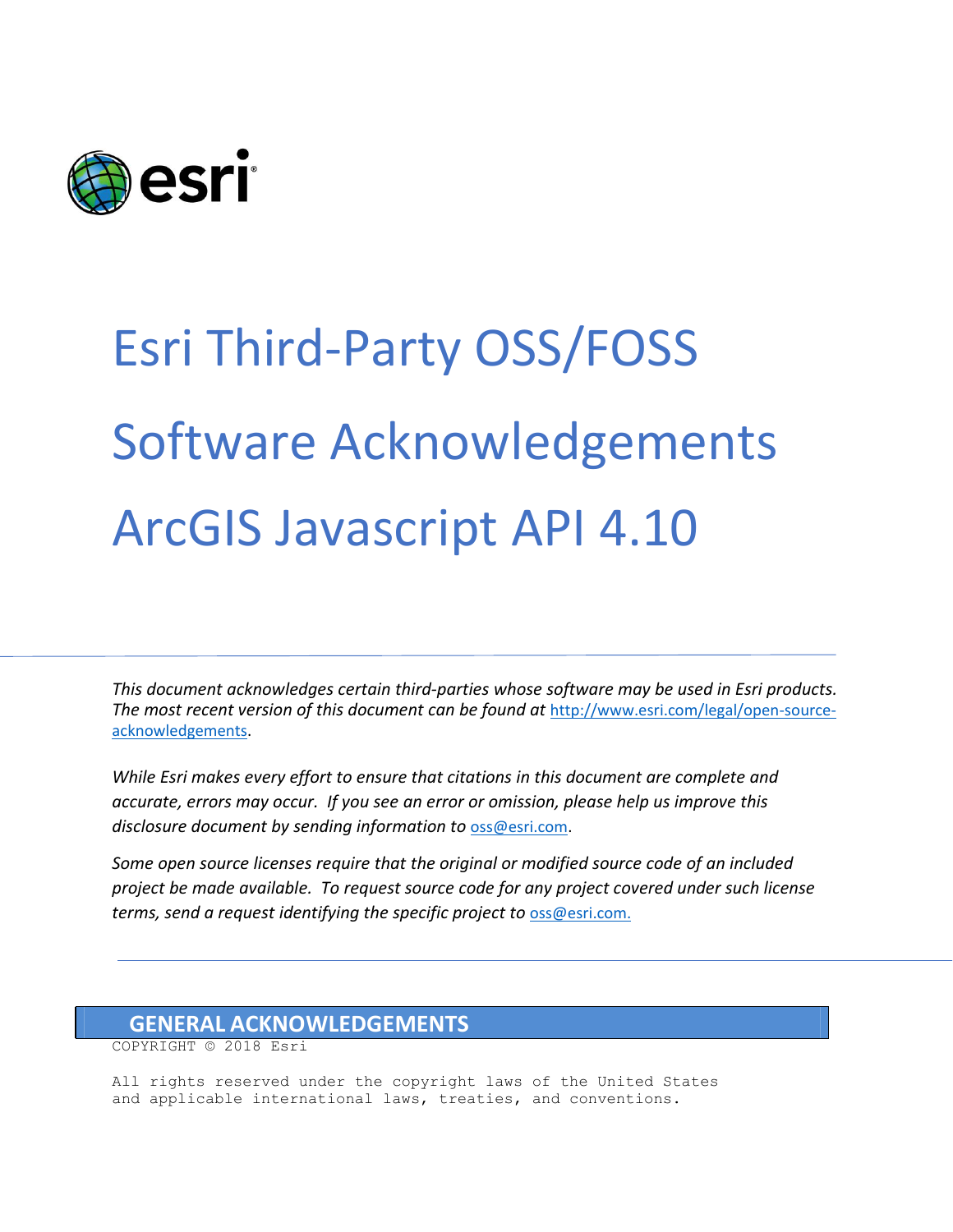```
This material is licensed for use under the Esri Master License
Agreement (MLA), and is bound by the terms of that agreement.
You may redistribute and use this code without modification,
provided you adhere to the terms of the MLA and include this
copyright notice.
See use restrictions at http://www.esri.com/legal/pdfs/mla_e204_e300/english
For additional information, contact:
Environmental Systems Research Institute, Inc.
Attn: Contracts and Legal Services Department
380 New York Street
Redlands, California, USA 92373
USA
email: contracts@esri.com
-----------------------------------------------------------------
dojo/
/*
     Copyright (c) 2004-2011, The Dojo Foundation All Rights Reserved.
    Available via Academic Free License >= 2.1 OR the modified BSD license.
    see: http://dojotoolkit.org/license for details
*/
-----------------------------------------------------------------
dijit/
/*
     Copyright (c) 2004-2011, The Dojo Foundation All Rights Reserved.
     Available via Academic Free License >= 2.1 OR the modified BSD license.
     see: http://dojotoolkit.org/license for details
*/
-----------------------------------------------------------------
dojox/
/*
     Copyright (c) 2004-2011, The Dojo Foundation All Rights Reserved.
     Available via Academic Free License >= 2.1 OR the modified BSD license.
     see: http://dojotoolkit.org/license for details
*/
-----------------------------------------------------------------
dgrid/
/*
     Copyright (c) 2004-2011, The Dojo Foundation All Rights Reserved.
    Available via Academic Free License >= 2.1 OR the modified BSD license.
    see: http://dojotoolkit.org/license for details
*/
```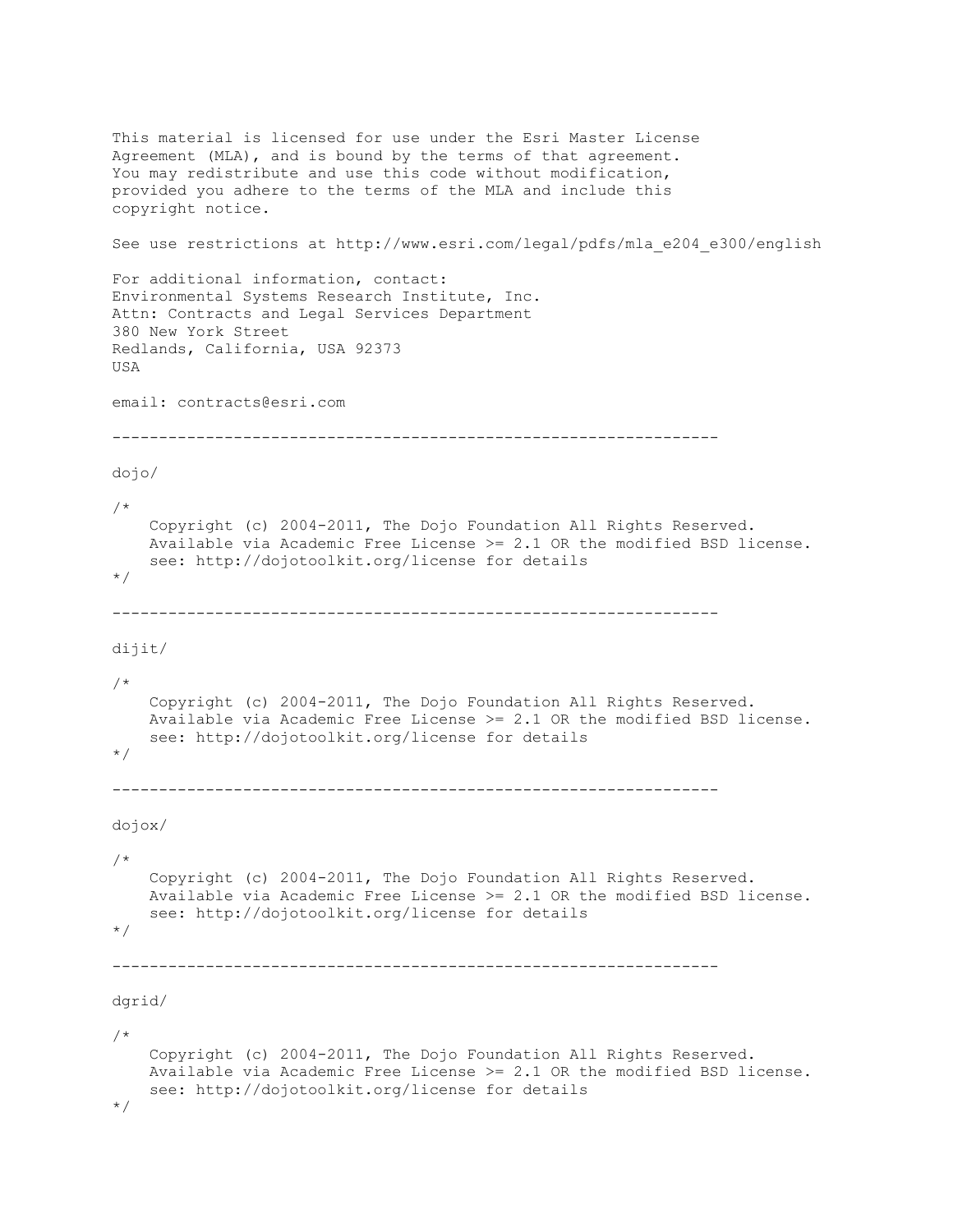```
-----------------------------------------------------------------
dstore/
/*
     Copyright (c) 2004-2011, The Dojo Foundation All Rights Reserved.
    Available via Academic Free License >= 2.1 OR the modified BSD license.
     see: http://dojotoolkit.org/license for details
*/
```
-----------------------------------------------------------------

## moment/

Copyright (c) 2011-2015 Tim Wood, Iskren Chernev, Moment.js contributors

Permission is hereby granted, free of charge, to any person obtaining a copy of this software and associated documentation files (the "Software"), to deal in the Software without restriction, including without limitation the rights to use, copy, modify, merge, publish, distribute, sublicense, and/or sell copies of the Software, and to permit persons to whom the Software is furnished to do so, subject to the following conditions:

The above copyright notice and this permission notice shall be included in all copies or substantial portions of the Software.

THE SOFTWARE IS PROVIDED "AS IS", WITHOUT WARRANTY OF ANY KIND, EXPRESS OR IMPLIED, INCLUDING BUT NOT LIMITED TO THE WARRANTIES OF MERCHANTABILITY, FITNESS FOR A PARTICULAR PURPOSE AND NONINFRINGEMENT. IN NO EVENT SHALL THE AUTHORS OR COPYRIGHT HOLDERS BE LIABLE FOR ANY CLAIM, DAMAGES OR OTHER LIABILITY, WHETHER IN AN ACTION OF CONTRACT, TORT OR OTHERWISE, ARISING FROM, OUT OF OR IN CONNECTION WITH THE SOFTWARE OR THE USE OR OTHER DEALINGS IN THE SOFTWARE.

-----------------------------------------------------------------

esri/arcade/lib/esprima.js

Copyright (c) jQuery Foundation, Inc. and Contributors, All Rights Reserved.

Redistribution and use in source and binary forms, with or without modification, are permitted provided that the following conditions are met:

- \* Redistributions of source code must retain the above copyright notice, this list of conditions and the following disclaimer.
- \* Redistributions in binary form must reproduce the above copyright notice, this list of conditions and the following disclaimer in the documentation and/or other materials provided with the distribution.

THIS SOFTWARE IS PROVIDED BY THE COPYRIGHT HOLDERS AND CONTRIBUTORS "AS IS" AND ANY EXPRESS OR IMPLIED WARRANTIES, INCLUDING, BUT NOT LIMITED TO, THE IMPLIED WARRANTIES OF MERCHANTABILITY AND FITNESS FOR A PARTICULAR PURPOSE ARE DISCLAIMED. IN NO EVENT SHALL <COPYRIGHT HOLDER> BE LIABLE FOR ANY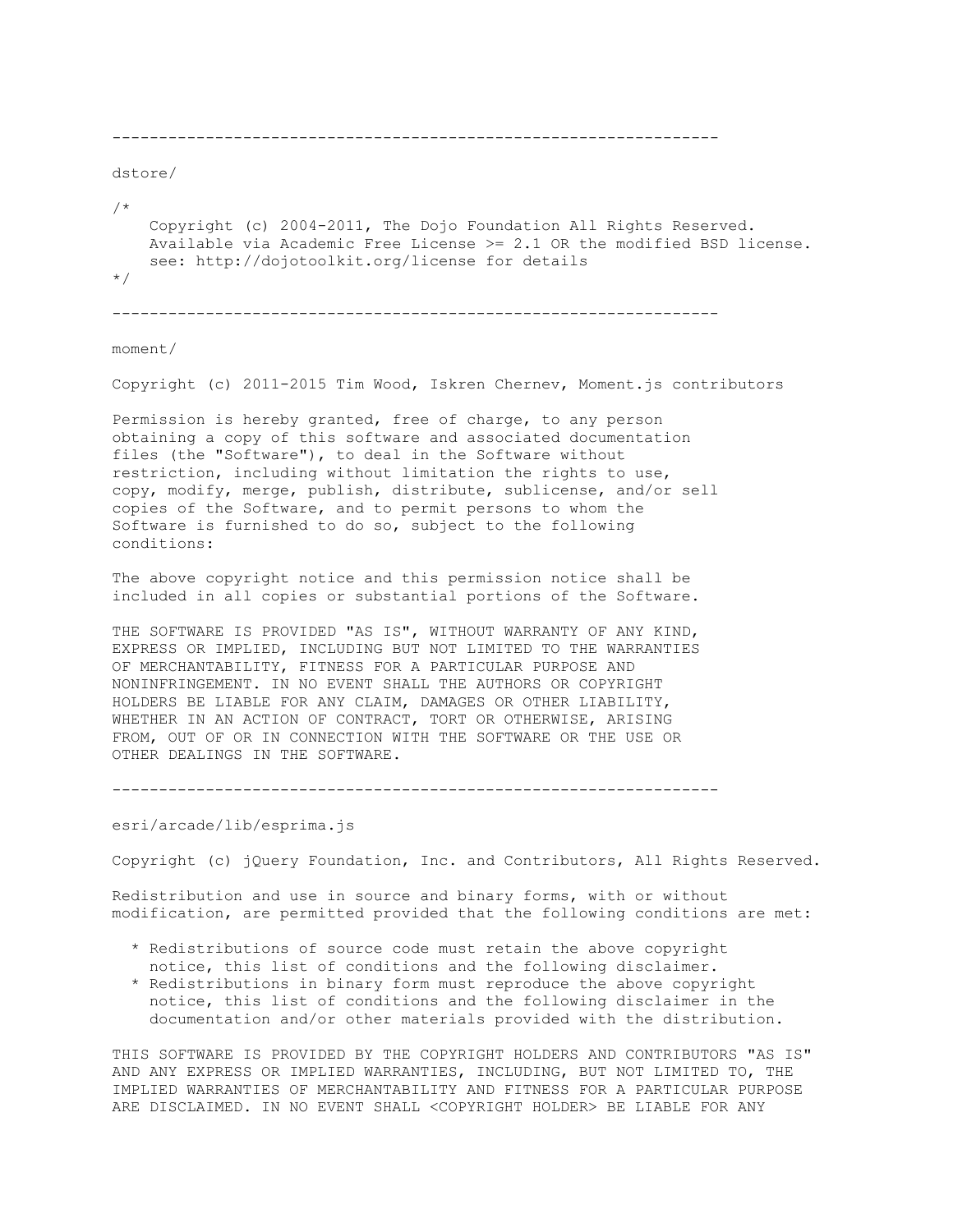DIRECT, INDIRECT, INCIDENTAL, SPECIAL, EXEMPLARY, OR CONSEQUENTIAL DAMAGES (INCLUDING, BUT NOT LIMITED TO, PROCUREMENT OF SUBSTITUTE GOODS OR SERVICES; LOSS OF USE, DATA, OR PROFITS; OR BUSINESS INTERRUPTION) HOWEVER CAUSED AND ON ANY THEORY OF LIABILITY, WHETHER IN CONTRACT, STRICT LIABILITY, OR TORT (INCLUDING NEGLIGENCE OR OTHERWISE) ARISING IN ANY WAY OUT OF THE USE OF THIS SOFTWARE, EVEN IF ADVISED OF THE POSSIBILITY OF SUCH DAMAGE.

-----------------------------------------------------------------

esri/workers/libs/rtree.js

rtree.js - General-Purpose Non-Recursive Javascript R-Tree Library Version 0.6.2, December 5st 2009 Copyright (c) 2009 Jon-Carlos Rivera Permission is hereby granted, free of charge, to any person obtaining a copy of this software and associated documentation files (the "Software"), to deal in the Software without restriction, including without limitation the rights to use, copy, modify, merge, publish, distribute, sublicense, and/or sell copies of the Software, and to permit persons to whom the Software is furnished to do so, subject to the following conditions: The above copyright notice and this permission notice shall be included in all copies or substantial portions of the Software. THE SOFTWARE IS PROVIDED "AS IS", WITHOUT WARRANTY OF ANY KIND, EXPRESS OR IMPLIED, INCLUDING BUT NOT LIMITED TO THE WARRANTIES OF MERCHANTABILITY, FITNESS FOR A PARTICULAR PURPOSE AND NONINFRINGEMENT. IN NO EVENT SHALL THE AUTHORS OR COPYRIGHT HOLDERS BE LIABLE FOR ANY CLAIM, DAMAGES OR OTHER LIABILITY, WHETHER IN AN ACTION OF CONTRACT, TORT OR OTHERWISE, ARISING FROM, OUT OF OR IN CONNECTION WITH THE SOFTWARE OR THE USE OR OTHER DEALINGS IN THE SOFTWARE. Jon-Carlos Rivera - imbcmdth@hotmail.com

-----------------------------------------------------------------

esri/workers/libs/kdtree.js

k-d Tree JavaScript - V 1.0 https://github.com/ubilabs/kd-tree-javascript

author: Mircea Pricop <pricop@ubilabs.net>, 2012 author: Martin Kleppe <kleppe@ubilabs.net>, 2012 author: Ubilabs http://ubilabs.net, 2012 license: MIT License http://www.opensource.org/licenses/mit-license.php

-----------------------------------------------------------------

big.js v3.0.0 https://github.com/MikeMcl/big.js

The MIT Expat Licence.

Copyright (c) 2012 Michael Mclaughlin

Permission is hereby granted, free of charge, to any person obtaining a copy of this software and associated documentation files (the 'Software'), to deal in the Software without restriction, including without limitation the rights to use, copy, modify, merge, publish,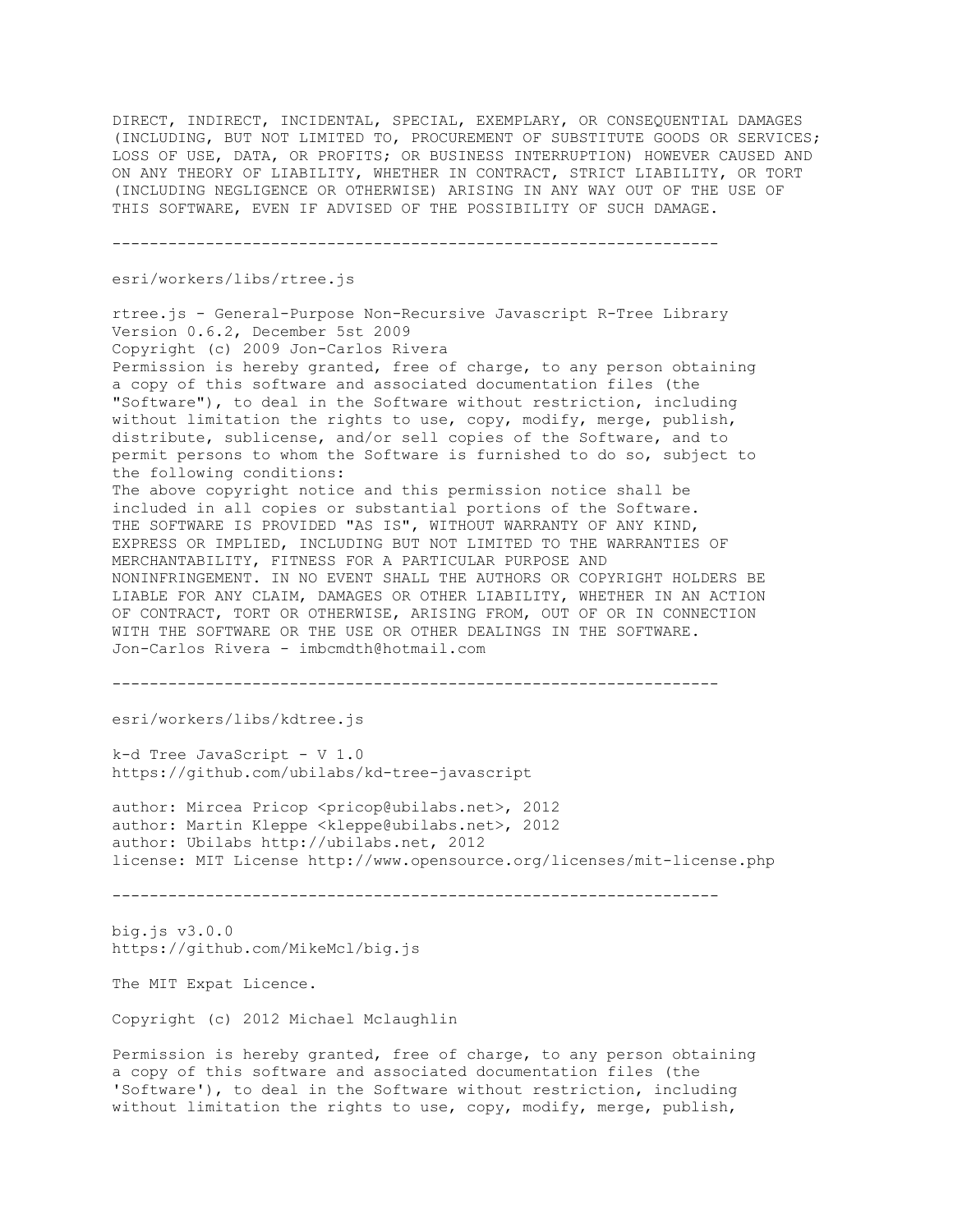distribute, sublicense, and/or sell copies of the Software, and to permit persons to whom the Software is furnished to do so, subject to the following conditions: The above copyright notice and this permission notice shall be included in all copies or substantial portions of the Software. THE SOFTWARE IS PROVIDED 'AS IS', WITHOUT WARRANTY OF ANY KIND, EXPRESS OR IMPLIED, INCLUDING BUT NOT LIMITED TO THE WARRANTIES OF MERCHANTABILITY, FITNESS FOR A PARTICULAR PURPOSE AND NONINFRINGEMENT. IN NO EVENT SHALL THE AUTHORS OR COPYRIGHT HOLDERS BE LIABLE FOR ANY CLAIM, DAMAGES OR OTHER LIABILITY, WHETHER IN AN ACTION OF CONTRACT, TORT OR OTHERWISE, ARISING FROM, OUT OF OR IN CONNECTION WITH THE SOFTWARE OR THE USE OR OTHER DEALINGS IN THE SOFTWARE. ---------------------------------------------------------------- esri/views/3d/lib/gl-matrix.js gl-matrix - High performance matrix and vector operations for WebGL https://github.com/toji/gl-matrix author: Brandon Jones

version: version 1.3.7 /\* \* Copyright (c) 2012 Brandon Jones, Colin MacKenzie IV \* \* This software is provided 'as-is', without any express or implied \* warranty. In no event will the authors be held liable for any damages \* arising from the use of this software. \* \* Permission is granted to anyone to use this software for any purpose, \* including commercial applications, and to alter it and redistribute it \* freely, subject to the following restrictions: \* \* 1. The origin of this software must not be misrepresented; you must not \* claim that you wrote the original software. If you use this software \* in a product, an acknowledgment in the product documentation would be \* appreciated but is not required. \* \* 2. Altered source versions must be plainly marked as such, and must not \* be misrepresented as being the original software. \* \* 3. This notice may not be removed or altered from any source \* distribution. \*/ ---------------------------------------------------------------- esri/views/3d/webgl-engine/lib/base64Binary.js Base64 decoder https://github.com/danguer/blog-examples/blob/master/js/base64-binary.js Copyright (c) 2011, Daniel Guerrero

All rights reserved.

author: Colin MacKenzie IV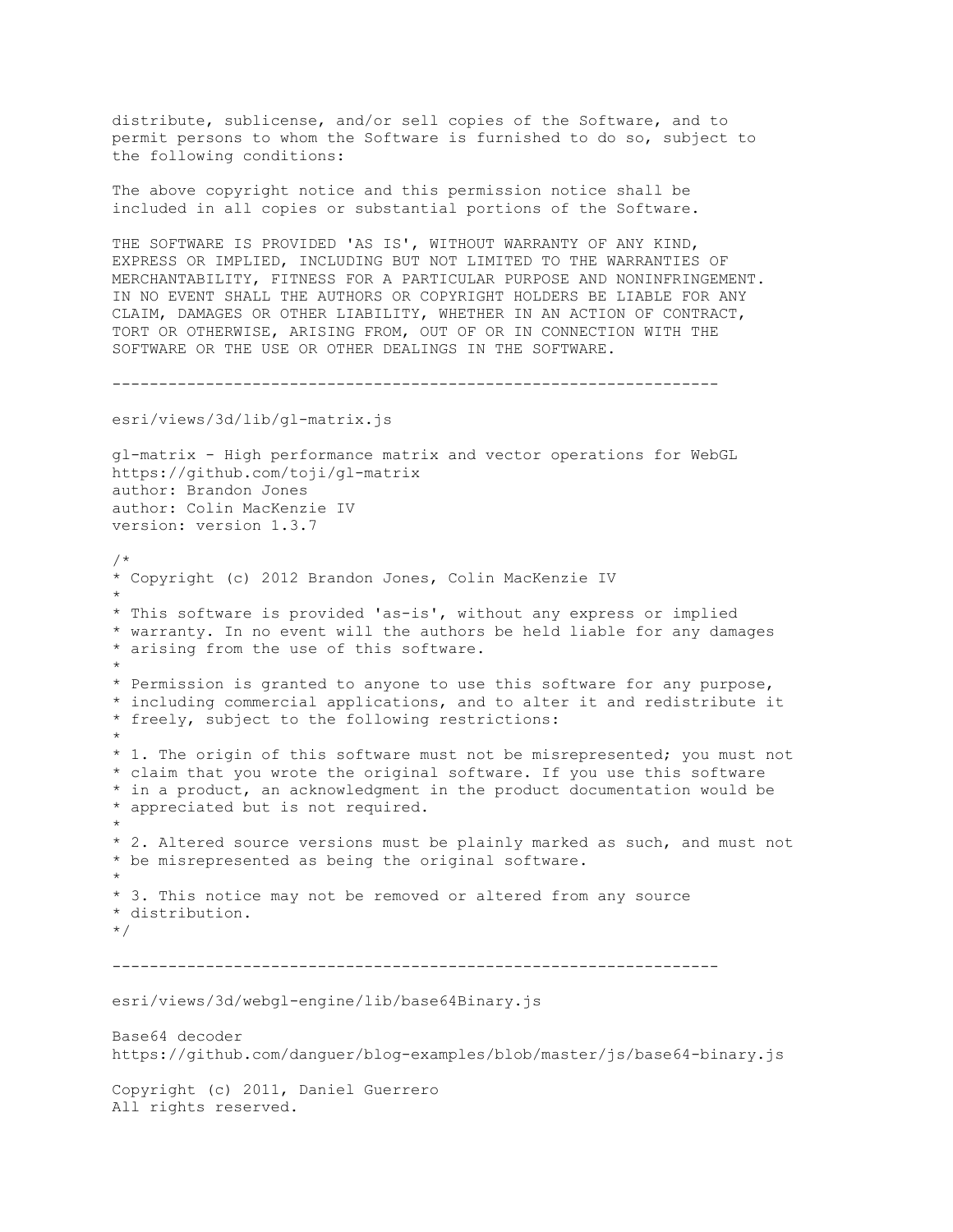Redistribution and use in source and binary forms, with or without modification, are permitted provided that the following conditions are met: \* Redistributions of source code must retain the above copyright notice, this list of conditions and the following disclaimer. \* Redistributions in binary form must reproduce the above copyright notice, this list of conditions and the following disclaimer in the documentation and/or other materials provided with the distribution. \* Neither the name of the Daniel Guerrero nor the names of its contributors may be used to endorse or promote products derived from this software without specific prior written permission. THIS SOFTWARE IS PROVIDED BY THE COPYRIGHT HOLDERS AND CONTRIBUTORS "AS IS" AND ANY EXPRESS OR IMPLIED WARRANTIES, INCLUDING, BUT NOT LIMITED TO, THE IMPLIED WARRANTIES OF MERCHANTABILITY AND FITNESS FOR A PARTICULAR PURPOSE ARE DISCLAIMED. IN NO EVENT SHALL DANIEL GUERRERO BE LIABLE FOR ANY DIRECT, INDIRECT, INCIDENTAL, SPECIAL, EXEMPLARY, OR CONSEQUENTIAL DAMAGES (INCLUDING, BUT NOT LIMITED TO, PROCUREMENT OF SUBSTITUTE GOODS OR SERVICES; LOSS OF USE, DATA, OR PROFITS; OR BUSINESS INTERRUPTION) HOWEVER CAUSED AND ON ANY THEORY OF LIABILITY, WHETHER IN CONTRACT, STRICT LIABILITY, OR TORT (INCLUDING NEGLIGENCE OR OTHERWISE) ARISING IN ANY WAY OUT OF THE USE OF THIS SOFTWARE, EVEN IF ADVISED OF THE POSSIBILITY OF SUCH DAMAGE. ---------------------------------------------------------------- esri/views/webgl/context-util.js WebGL utility functions, based on: URL: https://github.com/html5rocks/www.html5rocks.com/blob/master/content/tutorial s/webgl/webgl\_fundamentals/static/webgl/resources/webgl-utils.js /\* \* Copyright 2010, Google Inc. \* All rights reserved. \* \* Redistribution and use in source and binary forms, with or without \* modification, are permitted provided that the following conditions are \* met: \* \* \* Redistributions of source code must retain the above copyright \* notice, this list of conditions and the following disclaimer. \* \* Redistributions in binary form must reproduce the above \* copyright notice, this list of conditions and the following disclaimer \* in the documentation and/or other materials provided with the \* distribution. \* \* Neither the name of Google Inc. nor the names of its \* contributors may be used to endorse or promote products derived from \* this software without specific prior written permission. \* \* THIS SOFTWARE IS PROVIDED BY THE COPYRIGHT HOLDERS AND CONTRIBUTORS \* "AS IS" AND ANY EXPRESS OR IMPLIED WARRANTIES, INCLUDING, BUT NOT \* LIMITED TO, THE IMPLIED WARRANTIES OF MERCHANTABILITY AND FITNESS FOR \* A PARTICULAR PURPOSE ARE DISCLAIMED. IN NO EVENT SHALL THE COPYRIGHT \* OWNER OR CONTRIBUTORS BE LIABLE FOR ANY DIRECT, INDIRECT, INCIDENTAL, \* SPECIAL, EXEMPLARY, OR CONSEQUENTIAL DAMAGES (INCLUDING, BUT NOT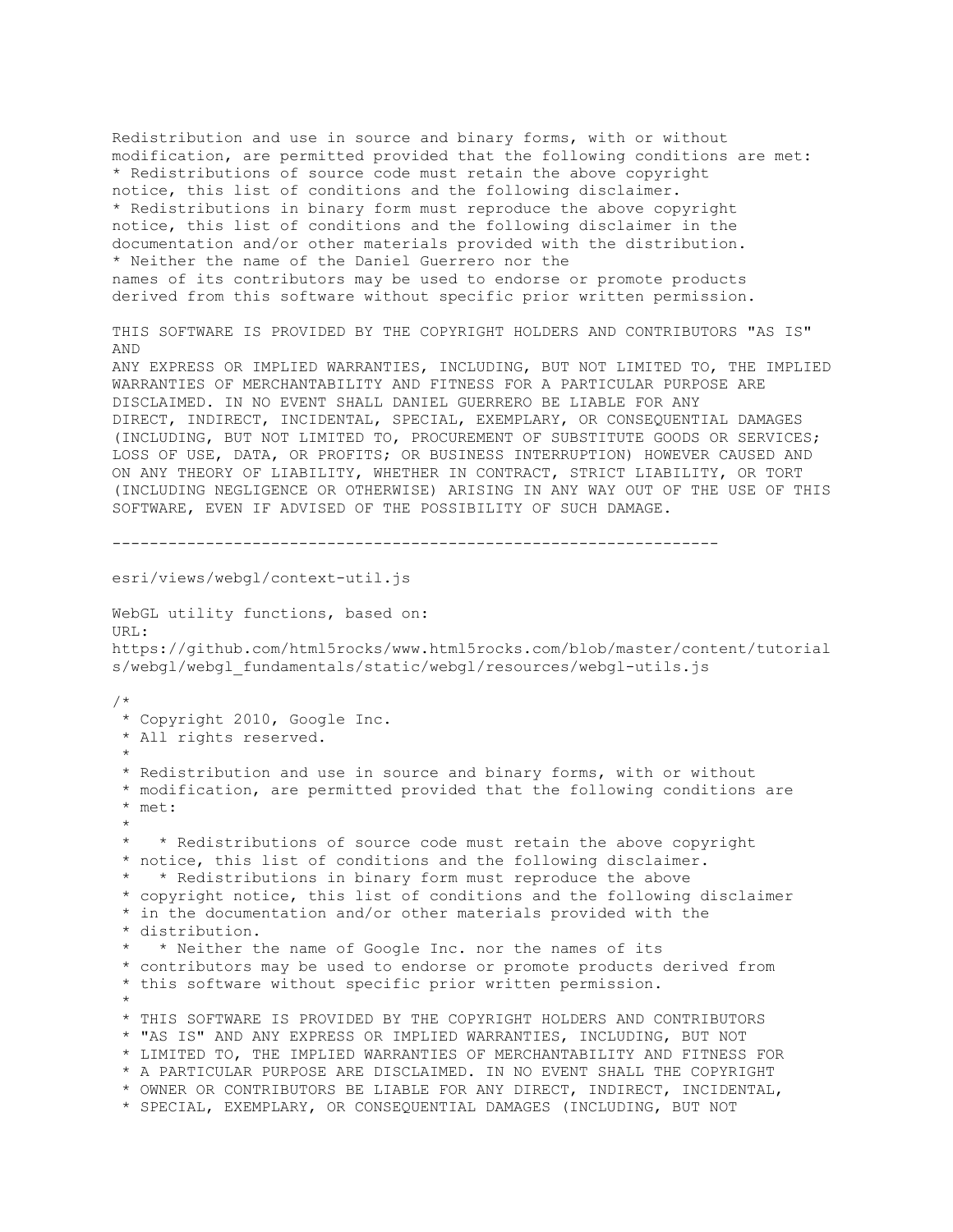\* LIMITED TO, PROCUREMENT OF SUBSTITUTE GOODS OR SERVICES; LOSS OF USE, \* DATA, OR PROFITS; OR BUSINESS INTERRUPTION) HOWEVER CAUSED AND ON ANY \* THEORY OF LIABILITY, WHETHER IN CONTRACT, STRICT LIABILITY, OR TORT \* (INCLUDING NEGLIGENCE OR OTHERWISE) ARISING IN ANY WAY OUT OF THE USE \* OF THIS SOFTWARE, EVEN IF ADVISED OF THE POSSIBILITY OF SUCH DAMAGE.  $^{\star}/$ ---------------------------------------------------------------- esri/views/3d/lib/SunCalc.js SunCalc - Library to calculate sun position given location and time https://github.com/mourner/suncalc (c) 2011-2013, Vladimir Agafonkin SunCalc is a JavaScript library for calculating sun/mooon position and light phases. https://github.com/mourner/suncalc Copyright (c) 2013, Vladimir Agafonkin All rights reserved. Redistribution and use in source and binary forms, with or without modification, are permitted provided that the following conditions are met: 1. Redistributions of source code must retain the above copyright notice, this list of conditions and the following disclaimer. 2. Redistributions in binary form must reproduce the above copyright notice, this list of conditions and the following disclaimer in the documentation and/or other materials provided with the distribution. THIS SOFTWARE IS PROVIDED BY THE COPYRIGHT HOLDERS AND CONTRIBUTORS "AS IS" AND ANY EXPRESS OR IMPLIED WARRANTIES, INCLUDING, BUT NOT LIMITED TO, THE IMPLIED WARRANTIES OF MERCHANTABILITY AND FITNESS FOR A PARTICULAR PURPOSE ARE DISCLAIMED. IN NO EVENT SHALL THE COPYRIGHT HOLDER OR CONTRIBUTORS BE LIABLE FOR ANY DIRECT, INDIRECT, INCIDENTAL, SPECIAL, EXEMPLARY, OR CONSEQUENTIAL DAMAGES (INCLUDING, BUT NOT LIMITED TO, PROCUREMENT OF SUBSTITUTE GOODS OR SERVICES; LOSS OF USE, DATA, OR PROFITS; OR BUSINESS INTERRUPTION) HOWEVER CAUSED AND ON ANY THEORY OF LIABILITY, WHETHER IN CONTRACT, STRICT LIABILITY, OR TORT (INCLUDING NEGLIGENCE OR OTHERWISE) ARISING IN ANY WAY OUT OF THE USE OF THIS SOFTWARE, EVEN IF ADVISED OF THE POSSIBILITY OF SUCH DAMAGE. ----------------------------------------------------------------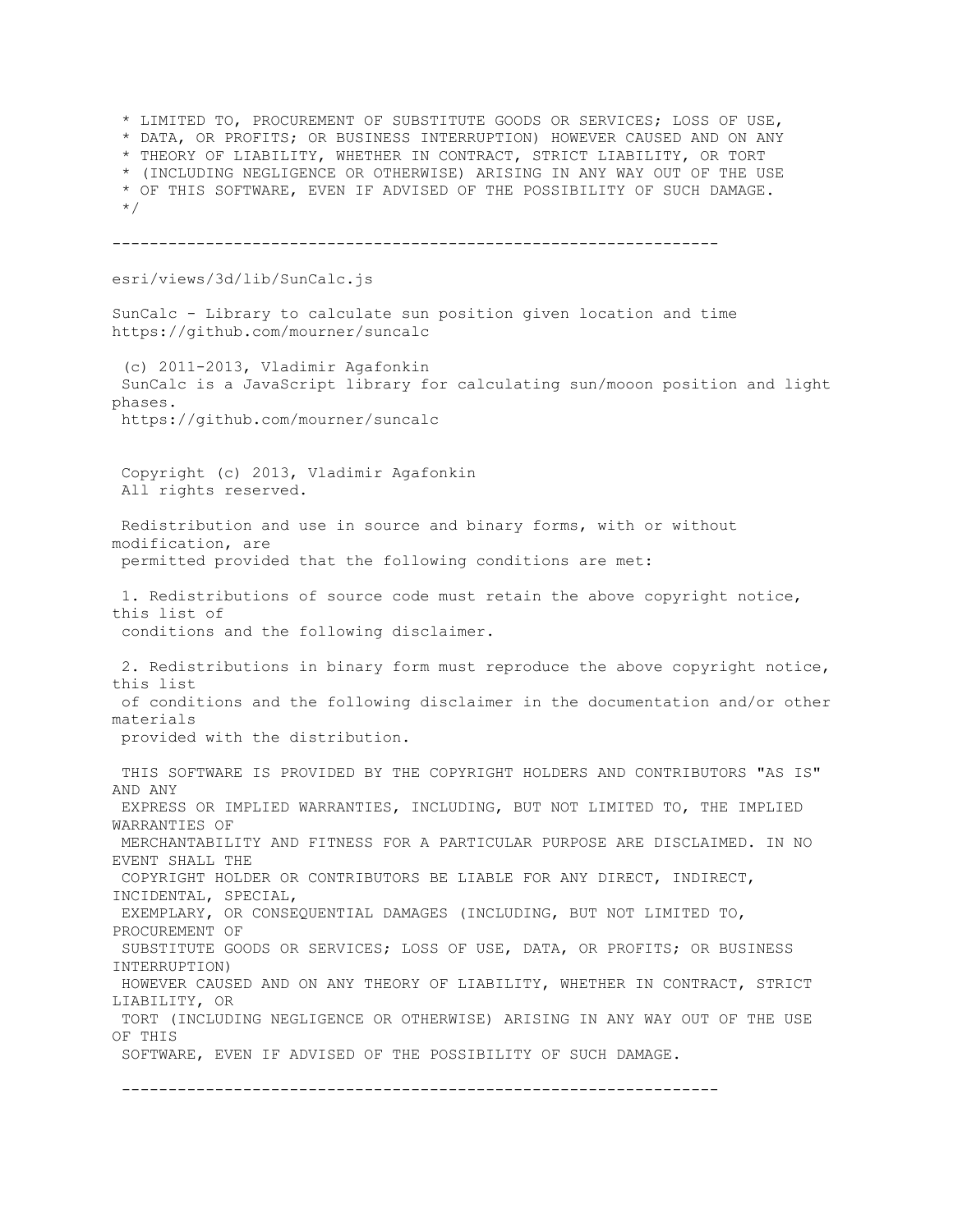esri/core/libs/gl-matrix

gl-matrix - High performance matrix and vector operations for WebGL https://github.com/toji/gl-matrix author: Brandon Jones author: Colin MacKenzie IV version: version 2.3

Copyright (c) 2015, Brandon Jones, Colin MacKenzie IV. Permission is hereby granted, free of charge, to any person obtaining a copy of this software and associated documentation files (the "Software"), to deal in the Software without restriction, including without limitation the rights to use, copy, modify, merge, publish, distribute, sublicense, and/or sell copies of the Software, and to permit persons to whom the Software is furnished to do so, subject to the following conditions: The above copyright notice and this permission notice shall be included in all copies or substantial portions of the Software. THE SOFTWARE IS PROVIDED "AS IS", WITHOUT WARRANTY OF ANY KIND, EXPRESS OR IMPLIED, INCLUDING BUT NOT LIMITED TO THE WARRANTIES OF MERCHANTABILITY, FITNESS FOR A PARTICULAR PURPOSE AND NONINFRINGEMENT. IN NO EVENT SHALL THE AUTHORS OR COPYRIGHT HOLDERS BE LIABLE FOR ANY CLAIM, DAMAGES OR OTHER LIABILITY, WHETHER IN AN ACTION OF CONTRACT, TORT OR OTHERWISE, ARISING FROM, OUT OF OR IN CONNECTION WITH THE SOFTWARE OR THE USE OR OTHER DEALINGS IN THE SOFTWARE.

----------------------------------------------------------------

## esri/core/libs/intersection-observer

intersection-observer - This library polyfills the native IntersectionObserver API in unsupporting browsers. https://github.com/w3c/IntersectionObserver#readme

author: Philip Walton version: 0.5.0

All Reports in this Repository are licensed by Contributors under the W3C Software and Document License. Contributions to Specifications are made under the W3C CLA.

----------------------------------------------------------------

esri/core/libs/earcut/earcut.js

Earcut - polygon triangulation library, commit 38e10643677815be940f6bc719d91fbb3a87f313 https://github.com/mapbox/earcut

ISC License

Copyright (c) 2016, Mapbox

Permission to use, copy, modify, and/or distribute this software for any purpose with or without fee is hereby granted, provided that the above copyright notice and this permission notice appear in all copies.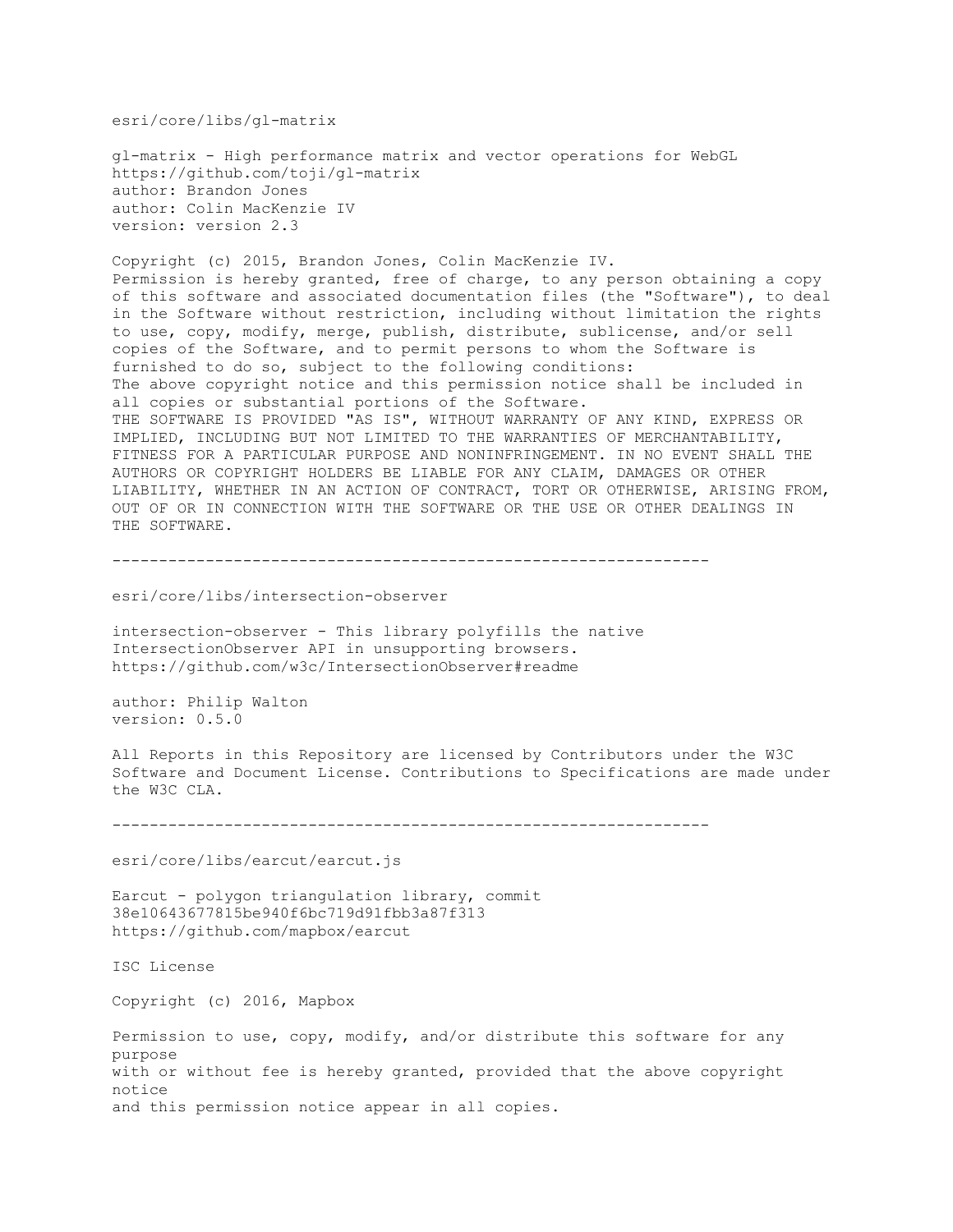THE SOFTWARE IS PROVIDED "AS IS" AND THE AUTHOR DISCLAIMS ALL WARRANTIES WITH REGARD TO THIS SOFTWARE INCLUDING ALL IMPLIED WARRANTIES OF MERCHANTABILITY AND FITNESS. IN NO EVENT SHALL THE AUTHOR BE LIABLE FOR ANY SPECIAL, DIRECT, INDIRECT, OR CONSEQUENTIAL DAMAGES OR ANY DAMAGES WHATSOEVER RESULTING FROM LOSS OF USE, DATA OR PROFITS, WHETHER IN AN ACTION OF CONTRACT, NEGLIGENCE OR OTHER TORTIOUS ACTION, ARISING OUT OF OR IN CONNECTION WITH THE USE OR PERFORMANCE OF THIS SOFTWARE.

----------------------------------------------------------------

esri/core/libs/libtess/libtess.js

Polygon tesselation library, ported from the tesselator in Silicon Graphics's reference implementation of the OpenGL Utility Library (GLU), written primarily by Eric Veach while at SGI.

SGI FREE SOFTWARE LICENSE B (Version 2.0, Sept. 18, 2008) Copyright 2000, Silicon Graphics, Inc. All Rights Reserved. Copyright 2012, Google Inc. All Rights Reserved.

Permission is hereby granted, free of charge, to any person obtaining a copy of this software and associated documentation files (the "Software"), to deal in the Software without restriction, including without limitation the rights to use, copy, modify, merge, publish, distribute, sublicense, and/or sell copies of the Software, and to permit persons to whom the Software is furnished to do so, subject to the following conditions:

The above copyright notice including the dates of first publication and either this permission notice or a reference to http://oss.sgi.com/projects/FreeB/ shall be included in all copies or substantial portions of the Software.

THE SOFTWARE IS PROVIDED "AS IS", WITHOUT WARRANTY OF ANY KIND, EXPRESS OR IMPLIED, INCLUDING BUT NOT LIMITED TO THE WARRANTIES OF MERCHANTABILITY, FITNESS FOR A PARTICULAR PURPOSE AND NONINFRINGEMENT. IN NO EVENT SHALL SILICON GRAPHICS, INC. BE LIABLE FOR ANY CLAIM, DAMAGES OR OTHER LIABILITY, WHETHER IN AN ACTION OF CONTRACT, TORT OR OTHERWISE, ARISING FROM, OUT OF OR IN CONNECTION WITH THE SOFTWARE OR THE USE OR OTHER DEALINGS IN THE SOFTWARE.

Except as contained in this notice, the name of Silicon Graphics, Inc. shall not be used in advertising or otherwise to promote the sale, use or other dealings in this Software without prior written authorization from Silicon Graphics, Inc.

Original Code. The Original Code is: OpenGL Sample Implementation, Version 1.2.1, released January 26, 2000, developed by Silicon Graphics, Inc. The Original Code is Copyright (c) 1991-2000 Silicon Graphics, Inc. Copyright in any portions created by third parties is as indicated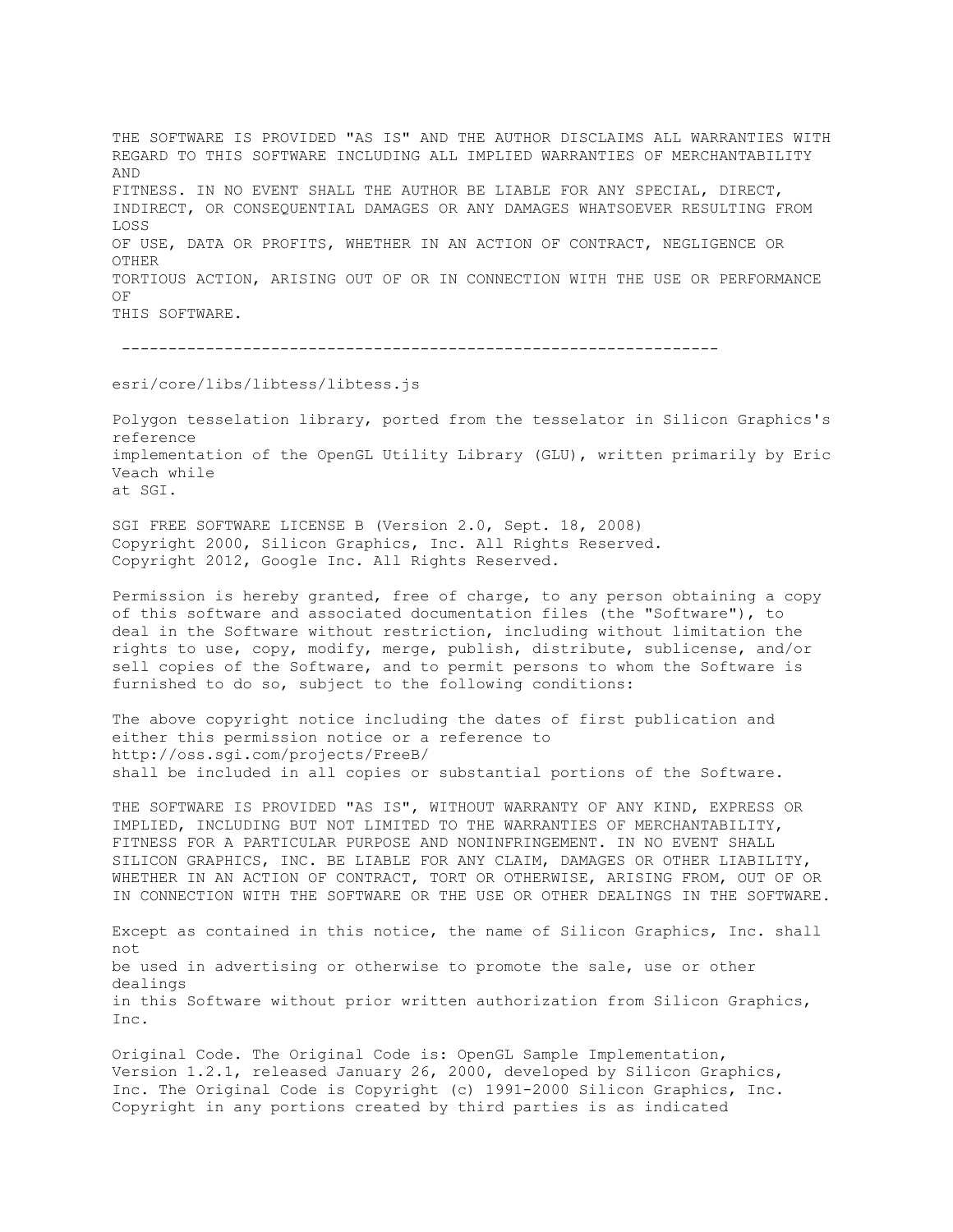elsewhere herein. All Rights Reserved.

----------------------------------------------------------------

esri/views/2d/unitBezier.js

THE

Copyright (C) 2008 Apple Inc. All Rights Reserved.

Redistribution and use in source and binary forms, with or without modification, are permitted provided that the following conditions are met:

- 1. Redistributions of source code must retain the above copyright notice, this list of conditions and the following disclaimer.
- 2. Redistributions in binary form must reproduce the above copyright notice, this list of conditions and the following disclaimer in the documentation and/or other materials provided with the distribution.

THIS SOFTWARE IS PROVIDED BY APPLE INC. ``AS IS'' AND ANY EXPRESS OR IMPLIED WARRANTIES, INCLUDING, BUT NOT LIMITED TO, THE IMPLIED WARRANTIES OF MERCHANTABILITY AND FITNESS FOR A PARTICULAR PURPOSE ARE DISCLAIMED. IN NO EVENT SHALL APPLE INC. OR CONTRIBUTORS BE LIABLE FOR ANY DIRECT, INDIRECT, INCIDENTAL, SPECIAL, EXEMPLARY, OR CONSEQUENTIAL DAMAGES (INCLUDING, BUT NOT LIMITED TO, PROCUREMENT OF SUBSTITUTE GOODS OR SERVICES; LOSS OF USE, DATA, OR PROFITS; OR BUSINESS INTERRUPTION) HOWEVER CAUSED AND ON ANY THEORY OF LIABILITY, WHETHER IN CONTRACT, STRICT LIABILITY, OR TORT (INCLUDING NEGLIGENCE OR OTHERWISE) ARISING IN ANY WAY OUT OF THE USE OF THIS SOFTWARE, EVEN IF ADVISED OF THE POSSIBILITY OF SUCH DAMAGE.

```
-----------------------------------------------------------------------------
--
esri/views/3d/webgl-engine/lib/webglConstants.js
Contains constants from https://github.com/mattdesl/gl-constants
-----------------------------------------------------------------------------
--
/*
 * The MIT License (MIT) Copyright (c) 2015 Matt DesLauriers
* Permission is hereby granted, free of charge, to any person obtaining a 
copy
 * of this software and associated documentation files (the "Software"), to
 * deal in the Software without restriction, including without limitation the
 * rights to use, copy, modify, merge, publish, distribute, sublicense, 
and/or
 * sell copies of the Software, and to permit persons to whom the Software is
 * furnished to do so, subject to the following conditions:
 *
 * The above copyright notice and this permission notice shall be included in
 * all copies or substantial portions of the Software.
 *
 * THE SOFTWARE IS PROVIDED "AS IS", WITHOUT WARRANTY OF ANY KIND, EXPRESS OR
 * IMPLIED, INCLUDING BUT NOT LIMITED TO THE WARRANTIES OF MERCHANTABILITY,
 * FITNESS FOR A PARTICULAR PURPOSE AND NONINFRINGEMENT. IN NO EVENT SHALL
```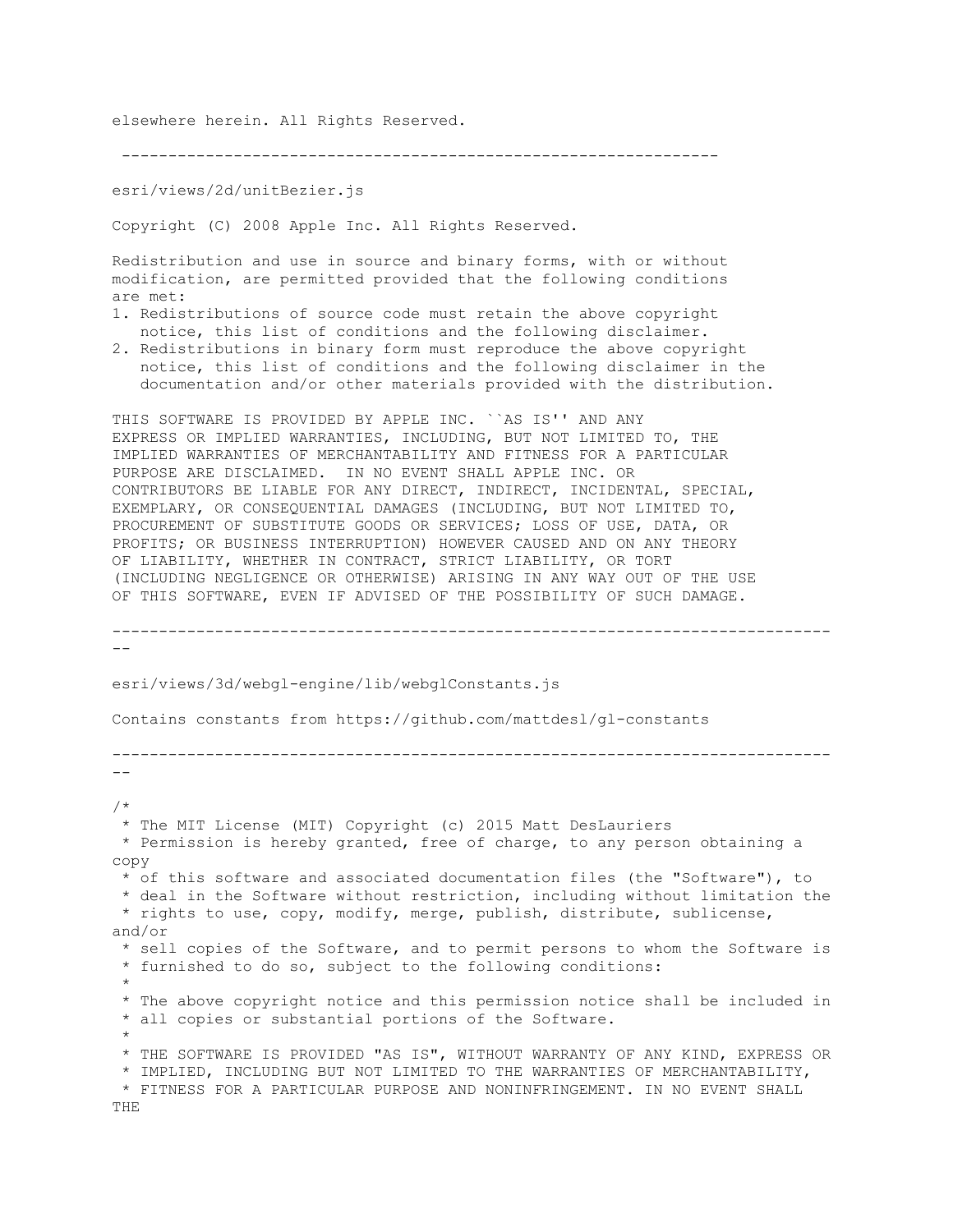\* AUTHORS OR COPYRIGHT HOLDERS BE LIABLE FOR ANY CLAIM, DAMAGES OR OTHER \* LIABILITY, WHETHER IN AN ACTION OF CONTRACT, TORT OR OTHERWISE, ARISING \* FROM, OUT OF OR IN CONNECTION WITH THE SOFTWARE OR THE USE OR OTHER DEALINGS \* IN THE SOFTWARE. \*/ -----------------------------------------------------------------------------  $--$ esri/layers/rasterFormats/Jpg.js Extracted from pdf.js project. pdf.js: A general-purpose, web standards-based platform for parsing and rendering PDFs. https://github.com/mozilla/pdf.js Version 0.8.0, April 10, 2015 Copyright 2014 Mozilla Foundation Licensed under the Apache License, Version 2.0 (the 'License'); you may not use this file except in compliance with the License. You may obtain a copy of the License at http://www.apache.org/licenses/LICENSE-2.0 Unless required by applicable law or agreed to in writing, software distributed under the License is distributed on an 'AS IS' BASIS, WITHOUT WARRANTIES OR CONDITIONS OF ANY KIND, either express or implied. See the License for the specific language governing permissions and limitations under the License. This code was forked from https://github.com/notmasteryet/jpgjs. The original version was created by github user notmasteryet ----------------------------------------------------------------------------- -- esri/layers/rasterFormats/Png.js Extracted from png.js project png.js: A (animated) PNG decoder in JavaScript for the HTML5 canvas element and Node.js. https://github.com/devongovett/png.js Version 0.1.1, April 10, 2015 MIT LICENSE Copyright (c) 2011 Devon Govett Permission is hereby granted, free of charge, to any person obtaining a copy of this software and associated documentation files (the "Software"), to deal in the Software without restriction, including without limitation the rights to use, copy, modify, merge, publish, distribute, sublicense, and/or sell copies of the Software, and to permit persons to whom the Software is furnished to do so, subject to the following conditions: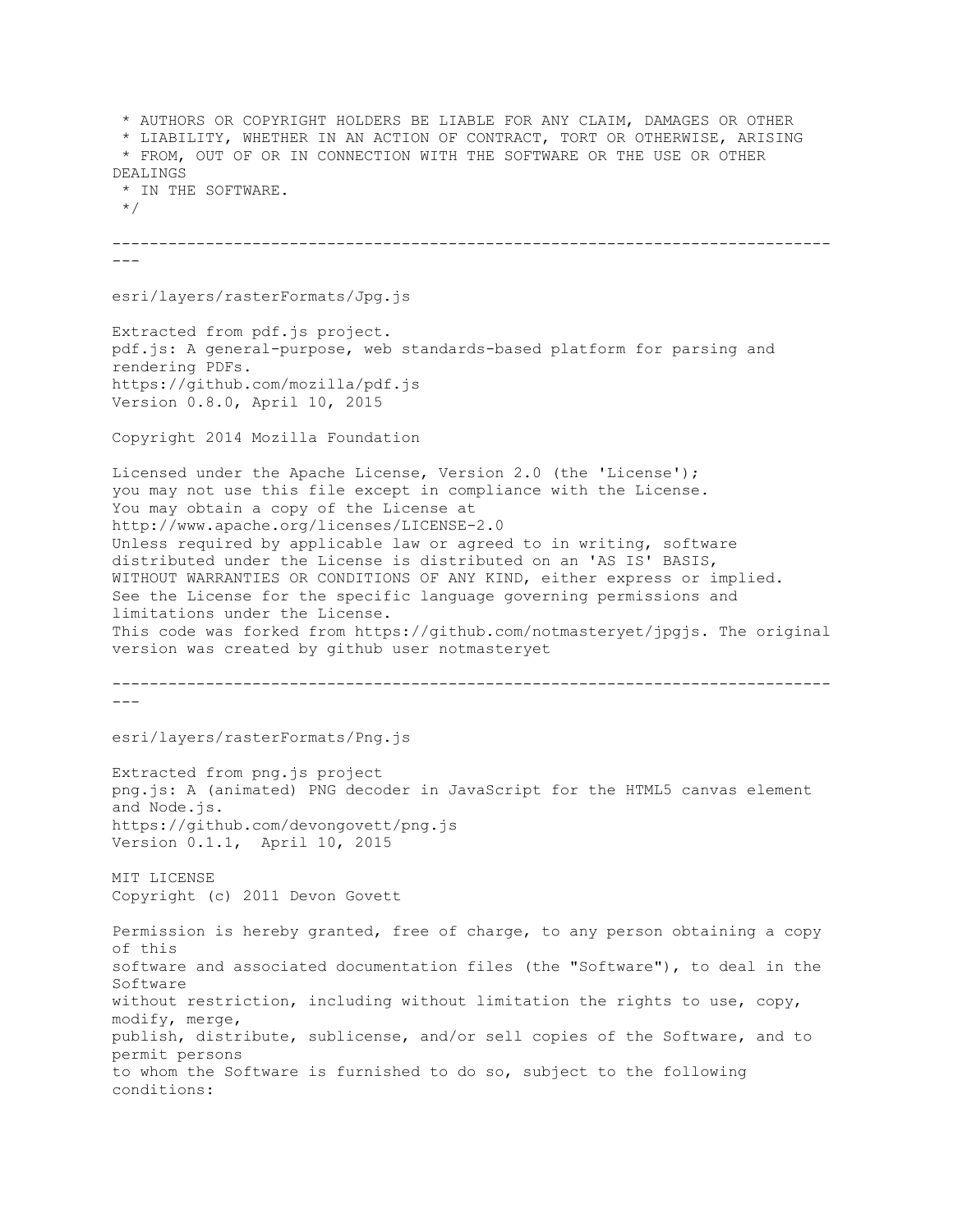The above copyright notice and this permission notice shall be included in all copies or substantial portions of the Software.

THE SOFTWARE IS PROVIDED "AS IS", WITHOUT WARRANTY OF ANY KIND, EXPRESS OR IMPLIED, INCLUDING BUT NOT LIMITED TO THE WARRANTIES OF MERCHANTABILITY, FITNESS FOR A PARTICULAR PURPOSE AND NONINFRINGEMENT. IN NO EVENT SHALL THE AUTHORS OR COPYRIGHT HOLDERS BE LIABLE FOR ANY CLAIM, DAMAGES OR OTHER LIABILITY, WHETHER IN AN ACTION OF CONTRACT, TORT OR OTHERWISE, ARISING FROM, OUT OF OR IN CONNECTION WITH THE SOFTWARE OR THE USE OR OTHER DEALINGS IN THE SOFTWARE.

----------------------------------------------------------------------------- ---------

esri/layers/rasterFormats/Zlib.js

Extracted from png.js project png.js: A (animated) PNG decoder in JavaScript for the HTML5 canvas element and Node.js. https://github.com/devongovett/png.js Version 0.1.1, April 10, 2015

Github user devongovett extracted zlib.js from pdf.js https://github.com/andreasgal/pdf.js

Copyright (c) 2011 Mozilla Foundation

Contributors: Andreas Gal <gal@mozilla.com> Chris G Jones <cjones@mozilla.com> Shaon Barman <shaon.barman@gmail.com> Vivien Nicolas <21@vingtetun.org> Justin D'Arcangelo <justindarc@gmail.com> Yury Delendik

Permission is hereby granted, free of charge, to any person obtaining a copy of this software and associated documentation files (the "Software"), to deal in the Software without restriction, including without limitation the rights to use, copy, modify, merge, publish, distribute, sublicense, and/or sell copies of the Software, and to permit persons to whom the Software is furnished to do so, subject to the following conditions:

The above copyright notice and this permission notice shall be included in all copies or substantial portions of the Software.

THE SOFTWARE IS PROVIDED "AS IS", WITHOUT WARRANTY OF ANY KIND, EXPRESS OR IMPLIED, INCLUDING BUT NOT LIMITED TO THE WARRANTIES OF MERCHANTABILITY, FITNESS FOR A PARTICULAR PURPOSE AND NONINFRINGEMENT. IN NO EVENT SHALL THE AUTHORS OR COPYRIGHT HOLDERS BE LIABLE FOR ANY CLAIM, DAMAGES OR OTHER LIABILITY, WHETHER IN AN ACTION OF CONTRACT, TORT OR OTHERWISE, ARISING FROM, OUT OF OR IN CONNECTION WITH THE SOFTWARE OR THE USE OR OTHER DEALINGS IN THE SOFTWARE.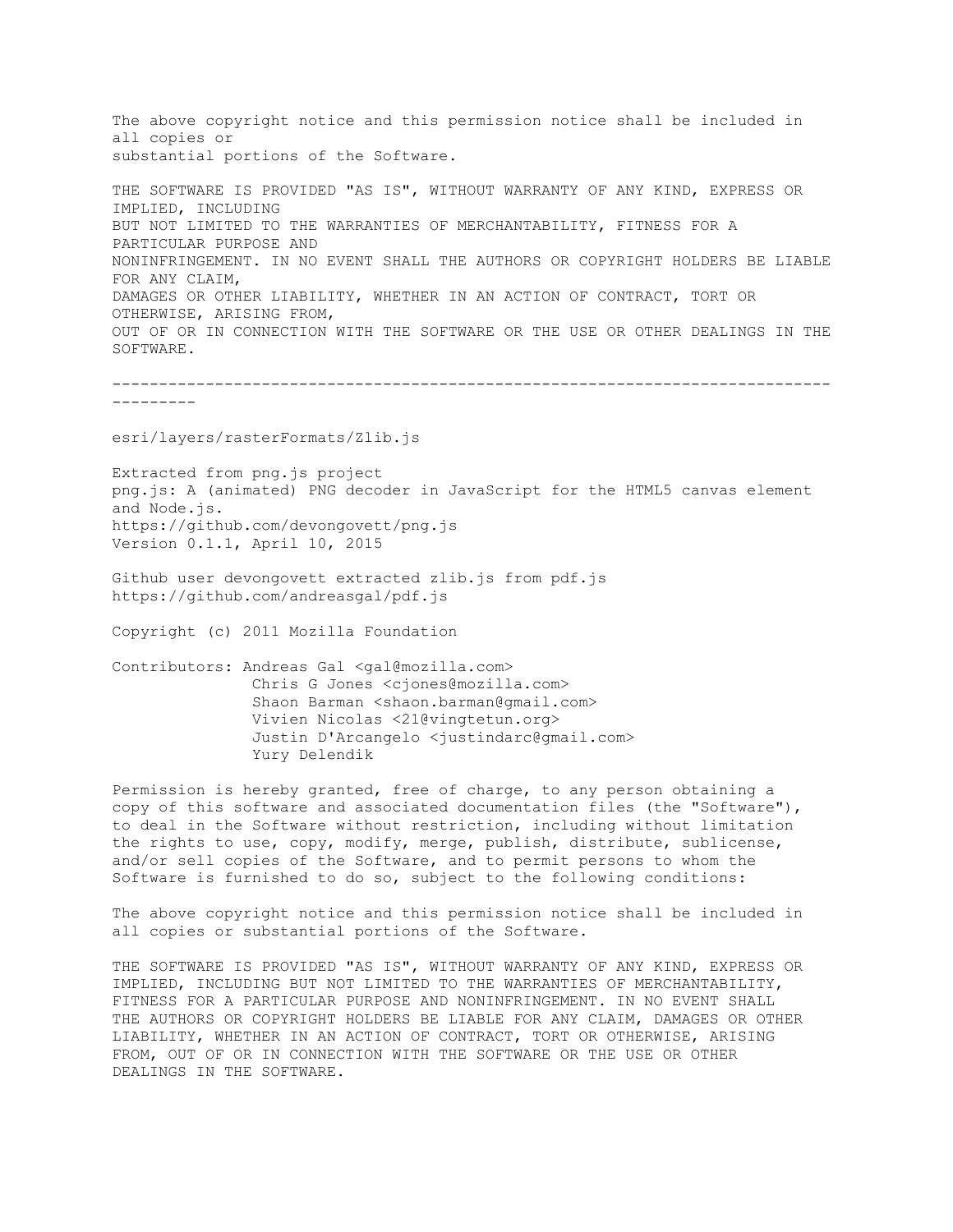-----------------------------------------------------------------------------

 $-$ 

esri/core/libs/pep/pep.js

Based on the Pointer Event Polyfill project. With minor modifications to how the polyfill is applied. https://github.com/jquery/PEP Version 0.4.1, September 20, 2016

Copyright jQuery Foundation and other contributors, https://jquery.org/

This software consists of voluntary contributions made by many individuals. For exact contribution history, see the revision history available at https://github.com/jquery/PEP

Permission is hereby granted, free of charge, to any person obtaining a copy of this software and associated documentation files (the "Software"), to deal in the Software without restriction, including without limitation the rights to use, copy, modify, merge, publish, distribute, sublicense, and/or sell copies of the Software, and to permit persons to whom the Software is furnished to do so, subject to the following conditions:

The above copyright notice and this permission notice shall be included in all copies or substantial portions of the Software.

THE SOFTWARE IS PROVIDED "AS IS", WITHOUT WARRANTY OF ANY KIND, EXPRESS OR IMPLIED, INCLUDING BUT NOT LIMITED TO THE WARRANTIES OF MERCHANTABILITY, FITNESS FOR A PARTICULAR PURPOSE AND NONINFRINGEMENT. IN NO EVENT SHALL THE AUTHORS OR COPYRIGHT HOLDERS BE LIABLE FOR ANY CLAIM, DAMAGES OR OTHER LIABILITY, WHETHER IN AN ACTION OF CONTRACT, TORT OR OTHERWISE, ARISING FROM, OUT OF OR IN CONNECTION WITH THE SOFTWARE OR THE USE OR OTHER DEALINGS IN THE SOFTWARE.

-----------------------------------------------------------------------------  $- -$ 

esri/views/3d/webgl-engine/lib/SmaaRenderPass.js

Excerpts from three.js (SMAA) https://github.com/mrdoob/three.js

The MIT License

Copyright © 2010-2016 three.js authors

Permission is hereby granted, free of charge, to any person obtaining a copy of this software and associated documentation files (the "Software"), to deal in the Software without restriction, including without limitation the rights to use, copy, modify, merge, publish, distribute, sublicense, and/or sell copies of the Software, and to permit persons to whom the Software is furnished to do so, subject to the following conditions:

The above copyright notice and this permission notice shall be included in all copies or substantial portions of the Software.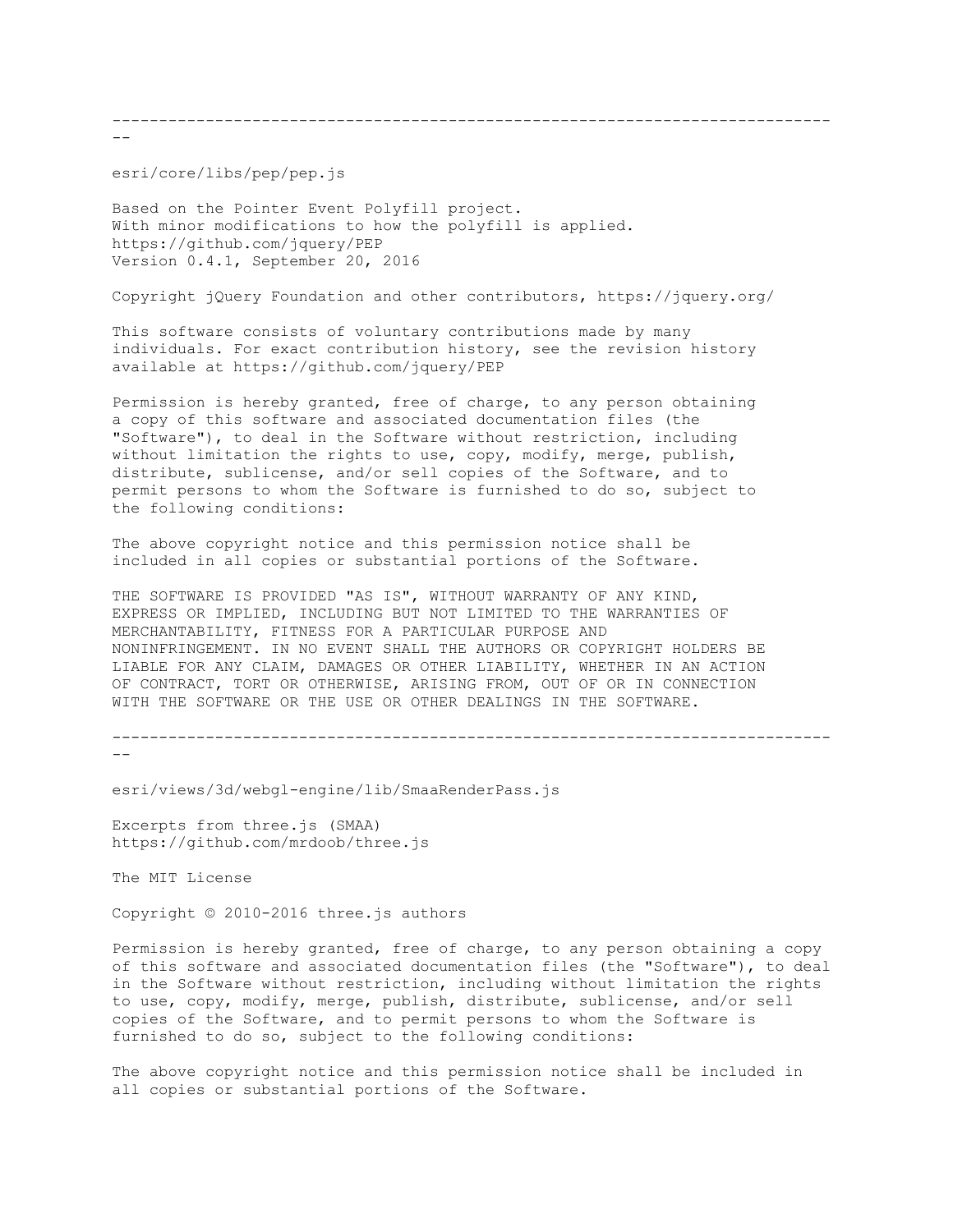THE SOFTWARE IS PROVIDED "AS IS", WITHOUT WARRANTY OF ANY KIND, EXPRESS OR IMPLIED, INCLUDING BUT NOT LIMITED TO THE WARRANTIES OF MERCHANTABILITY, FITNESS FOR A PARTICULAR PURPOSE AND NONINFRINGEMENT. IN NO EVENT SHALL THE AUTHORS OR COPYRIGHT HOLDERS BE LIABLE FOR ANY CLAIM, DAMAGES OR OTHER LIABILITY, WHETHER IN AN ACTION OF CONTRACT, TORT OR OTHERWISE, ARISING FROM, OUT OF OR IN CONNECTION WITH THE SOFTWARE OR THE USE OR OTHER DEALINGS IN THE SOFTWARE.

Originally developed by https://github.com/iryoku/smaa

Copyright (C) 2013 Jorge Jimenez (jorge@iryoku.com) Copyright (C) 2013 Jose I. Echevarria (joseignacioechevarria@gmail.com) Copyright (C) 2013 Belen Masia (bmasia@unizar.es) Copyright (C) 2013 Fernando Navarro (fernandn@microsoft.com) Copyright (C) 2013 Diego Gutierrez (diegog@unizar.es)

Permission is hereby granted, free of charge, to any person obtaining a copy this software and associated documentation files (the "Software"), to deal in the Software without restriction, including without limitation the rights to use, copy, modify, merge, publish, distribute, sublicense, and/or sell copies of the Software, and to permit persons to whom the Software is furnished to do so,

subject to the following conditions:

The above copyright notice and this permission notice shall be included in all copies or substantial portions of the Software. As clarification, there is no requirement that the copyright notice and permission be included in binary distributions of the Software.

THE SOFTWARE IS PROVIDED "AS IS", WITHOUT WARRANTY OF ANY KIND, EXPRESS OR IMPLIED, INCLUDING BUT NOT LIMITED TO THE WARRANTIES OF MERCHANTABILITY, FITNESS FOR A PARTICULAR PURPOSE AND NONINFRINGEMENT. IN NO EVENT SHALL THE AUTHORS OR COPYRIGHT HOLDERS BE LIABLE FOR ANY CLAIM, DAMAGES OR OTHER LIABILITY, WHETHER IN AN ACTION OF CONTRACT, TORT OR OTHERWISE, ARISING FROM, OUT OF OR IN CONNECTION WITH THE SOFTWARE OR THE USE OR OTHER DEALINGS IN THE SOFTWARE.

-----------------------------------------------------------------------------  $--$ 

esri/webscene/libs/ajv/ajv.bundle.js

ajv - version 4.11.8 https://github.com/epoberezkin/ajv

The MIT License (MIT)

Copyright (c) 2015 Evgeny Poberezkin

Permission is hereby granted, free of charge, to any person obtaining a copy of this software and associated documentation files (the "Software"), to deal in the Software without restriction, including without limitation the rights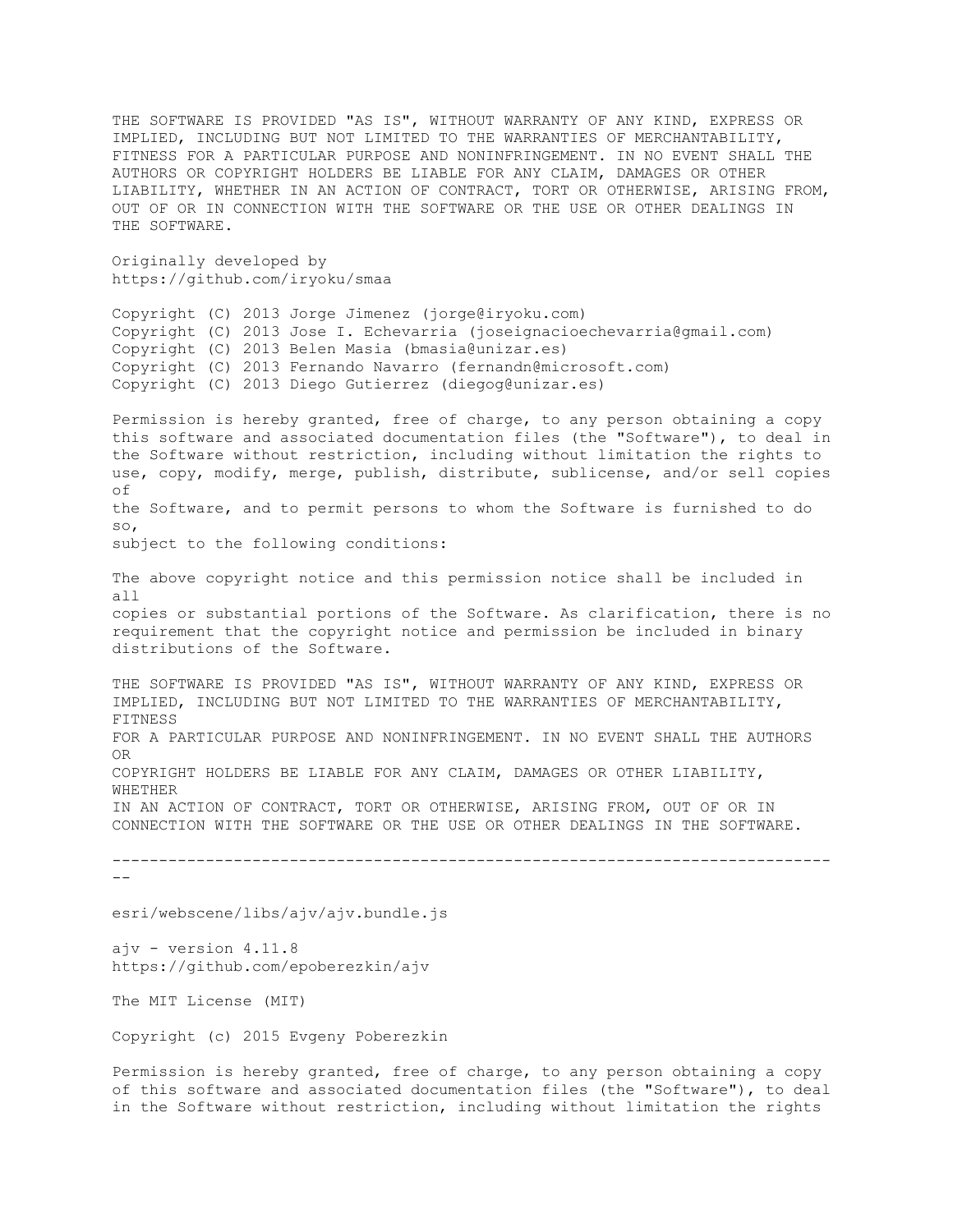to use, copy, modify, merge, publish, distribute, sublicense, and/or sell copies of the Software, and to permit persons to whom the Software is furnished to do so, subject to the following conditions:

The above copyright notice and this permission notice shall be included in all copies or substantial portions of the Software.

THE SOFTWARE IS PROVIDED "AS IS", WITHOUT WARRANTY OF ANY KIND, EXPRESS OR IMPLIED, INCLUDING BUT NOT LIMITED TO THE WARRANTIES OF MERCHANTABILITY, FITNESS FOR A PARTICULAR PURPOSE AND NONINFRINGEMENT. IN NO EVENT SHALL THE AUTHORS OR COPYRIGHT HOLDERS BE LIABLE FOR ANY CLAIM, DAMAGES OR OTHER LIABILITY, WHETHER IN AN ACTION OF CONTRACT, TORT OR OTHERWISE, ARISING FROM, OUT OF OR IN CONNECTION WITH THE SOFTWARE OR THE USE OR OTHER DEALINGS IN THE SOFTWARE.

-----------------------------------------------------------------------------

 $- -$ 

esri/webscene/libs/ajv/ajv.bundle.js

co - version 4.6.0 https://github.com/tj/co

(The MIT License)

Copyright (c) 2014 TJ Holowaychuk <tj@vision-media.ca>

Permission is hereby granted, free of charge, to any person obtaining a copy of this software and associated documentation files (the 'Software'), to deal in the Software without restriction, including without limitation the rights to use, copy, modify, merge, publish, distribute, sublicense, and/or sell copies of the Software, and to permit persons to whom the Software is furnished to do so, subject to the following conditions:

The above copyright notice and this permission notice shall be included in all copies or substantial portions of the Software.

THE SOFTWARE IS PROVIDED 'AS IS', WITHOUT WARRANTY OF ANY KIND, EXPRESS OR IMPLIED, INCLUDING BUT NOT LIMITED TO THE WARRANTIES OF MERCHANTABILITY, FITNESS FOR A PARTICULAR PURPOSE AND NONINFRINGEMENT. IN NO EVENT SHALL THE AUTHORS OR COPYRIGHT HOLDERS BE LIABLE FOR ANY CLAIM, DAMAGES OR OTHER LIABILITY, WHETHER IN AN ACTION OF CONTRACT, TORT OR OTHERWISE, ARISING FROM, OUT OF OR IN CONNECTION WITH THE SOFTWARE OR THE USE OR OTHER DEALINGS IN THE SOFTWARE.

-----------------------------------------------------------------------------

 $-$ 

esri/webscene/libs/ajv/ajv.bundle.js

json-stable-stringify - version 1.0.1 https://github.com/substack/json-stable-stringify

This software is released under the MIT license: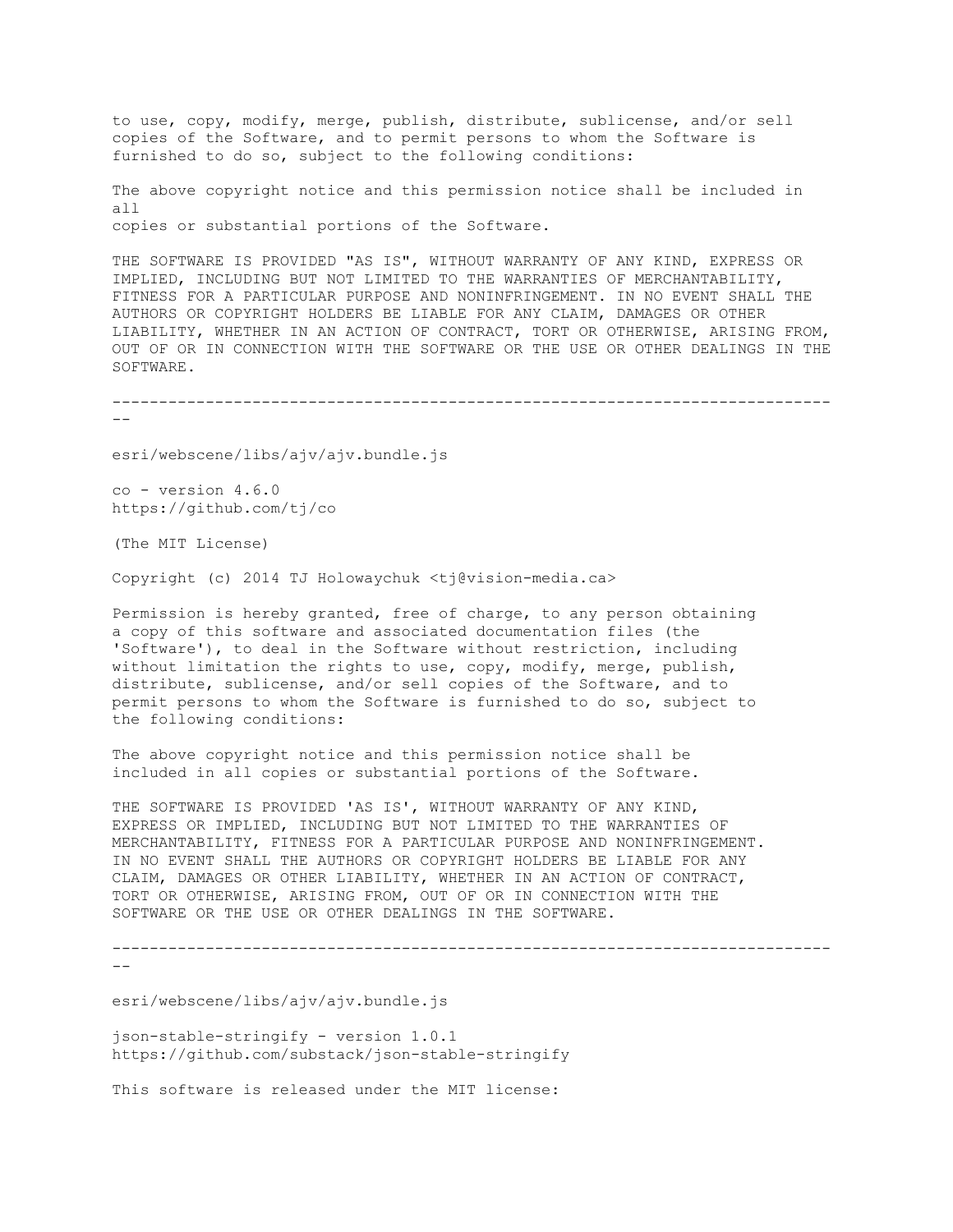Permission is hereby granted, free of charge, to any person obtaining a copy of this software and associated documentation files (the "Software"), to deal in the Software without restriction, including without limitation the rights to use, copy, modify, merge, publish, distribute, sublicense, and/or sell copies of the Software, and to permit persons to whom the Software is furnished to do so, subject to the following conditions: The above copyright notice and this permission notice shall be included in all copies or substantial portions of the Software. THE SOFTWARE IS PROVIDED "AS IS", WITHOUT WARRANTY OF ANY KIND, EXPRESS OR IMPLIED, INCLUDING BUT NOT LIMITED TO THE WARRANTIES OF MERCHANTABILITY, FITNESS FOR A PARTICULAR PURPOSE AND NONINFRINGEMENT. IN NO EVENT SHALL THE AUTHORS OR COPYRIGHT HOLDERS BE LIABLE FOR ANY CLAIM, DAMAGES OR OTHER LIABILITY, **WHETHER** IN AN ACTION OF CONTRACT, TORT OR OTHERWISE, ARISING FROM, OUT OF OR IN CONNECTION WITH THE SOFTWARE OR THE USE OR OTHER DEALINGS IN THE SOFTWARE. ----------------------------------------------------------------------------- - esri/webscene/libs/ajv/ajv.bundle.js jsonify - version 0.0.0 https://github.com/substack/jsonify public domain -----------------------------------------------------------------------------  $$ maquette/ maquette-css-transitions/ maquette-jsx/ maquette – Pure and simple virtual DOM library https://github.com/AFASSoftware/maquette/ MIT License Copyright (c) 2015 Maquette contributors Permission is hereby granted, free of charge, to any person obtaining a copy of this software and associated documentation files (the "Software"), to deal in the Software without restriction, including without limitation the rights to use, copy, modify, merge, publish, distribute, sublicense, and/or sell copies of the Software, and to permit persons to whom the Software is

The above copyright notice and this permission notice shall be included in all copies or substantial portions of the Software.

furnished to do so, subject to the following conditions: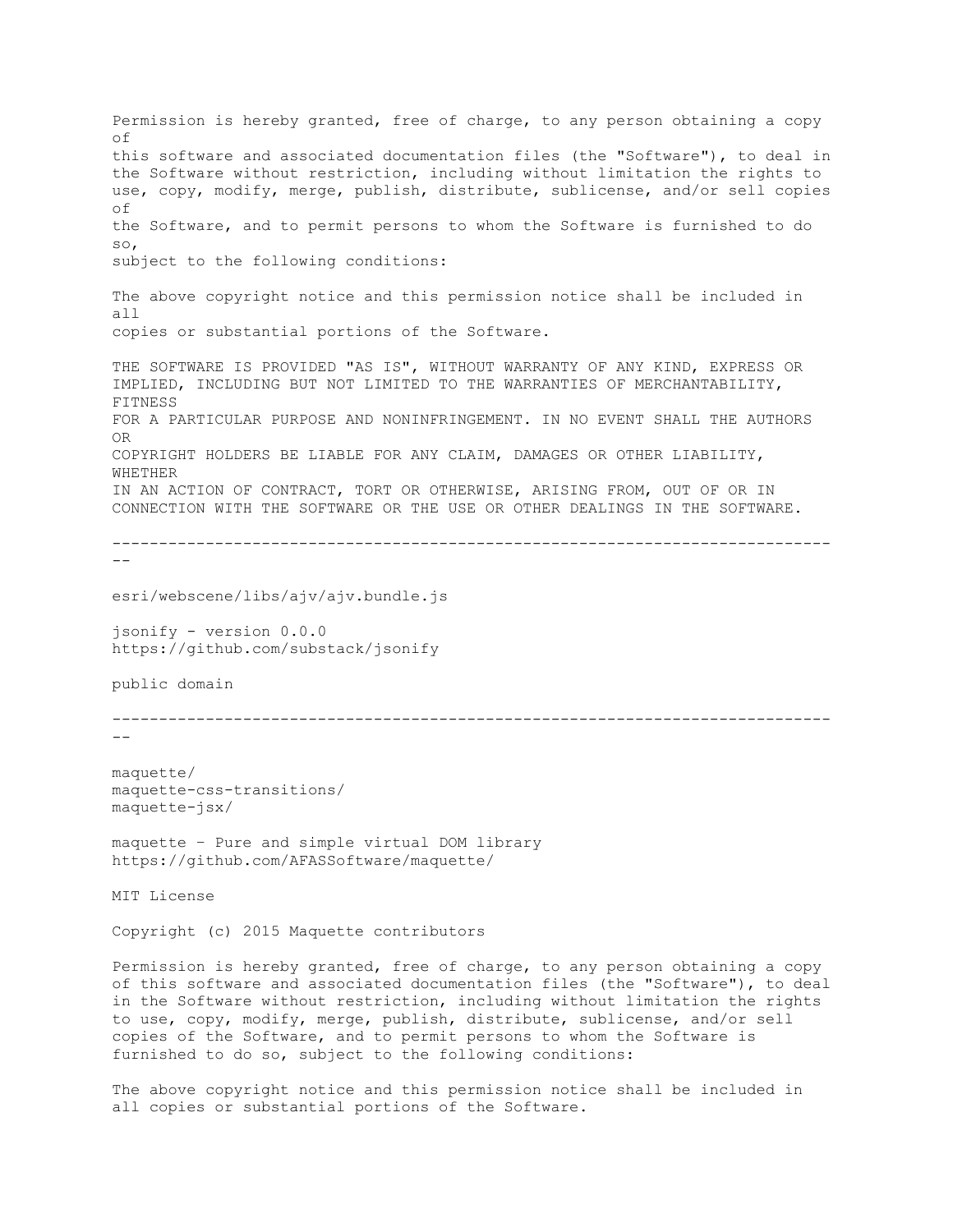THE SOFTWARE IS PROVIDED "AS IS", WITHOUT WARRANTY OF ANY KIND, EXPRESS OR IMPLIED, INCLUDING BUT NOT LIMITED TO THE WARRANTIES OF MERCHANTABILITY, FITNESS FOR A PARTICULAR PURPOSE AND NONINFRINGEMENT. IN NO EVENT SHALL THE AUTHORS OR COPYRIGHT HOLDERS BE LIABLE FOR ANY CLAIM, DAMAGES OR OTHER LIABILITY, WHETHER IN AN ACTION OF CONTRACT, TORT OR OTHERWISE, ARISING FROM, OUT OF OR IN CONNECTION WITH THE SOFTWARE OR THE USE OR OTHER DEALINGS IN THE SOFTWARE.

-----------------------------------------------------------------------------

--

esri/core/libs/rbush https://github.com/mourner/rbush

Copyright (c) 2016 Vladimir Agafonkin

MIT License

Permission is hereby granted, free of charge, to any person obtaining a copy of this software and associated documentation files (the "Software"), to deal in the Software without restriction, including without limitation the rights to use, copy, modify, merge, publish, distribute, sublicense, and/or sell copies of the Software, and to permit persons to whom the Software is furnished to do so, subject to the following conditions:

The above copyright notice and this permission notice shall be included in all copies or substantial portions of the Software.

THE SOFTWARE IS PROVIDED "AS IS", WITHOUT WARRANTY OF ANY KIND, EXPRESS OR IMPLIED, INCLUDING BUT NOT LIMITED TO THE WARRANTIES OF MERCHANTABILITY, FITNESS FOR A PARTICULAR PURPOSE AND NONINFRINGEMENT. IN NO EVENT SHALL THE AUTHORS OR COPYRIGHT HOLDERS BE LIABLE FOR ANY CLAIM, DAMAGES OR OTHER LIABILITY, WHETHER IN AN ACTION OF CONTRACT, TORT OR OTHERWISE, ARISING FROM, OUT OF OR IN CONNECTION WITH THE SOFTWARE OR THE USE OR OTHER DEALINGS IN THE SOFTWARE.

```
-----------------------------------------------------------------------------
--
```
esri/core/libs/quickselect https://www.npmjs.com/package/quickselect https://github.com/mourner/quickselect

Copyright (c) Vladimir Agafonkin

ISC License:

Copyright (c) 2004-2010 by Internet Systems Consortium, Inc. ("ISC") Copyright (c) 1995-2003 by Internet Software Consortium

Permission to use, copy, modify, and/or distribute this software for any purpose with or without fee is hereby granted, provided that the above copyright notice and this permission notice appear in all copies.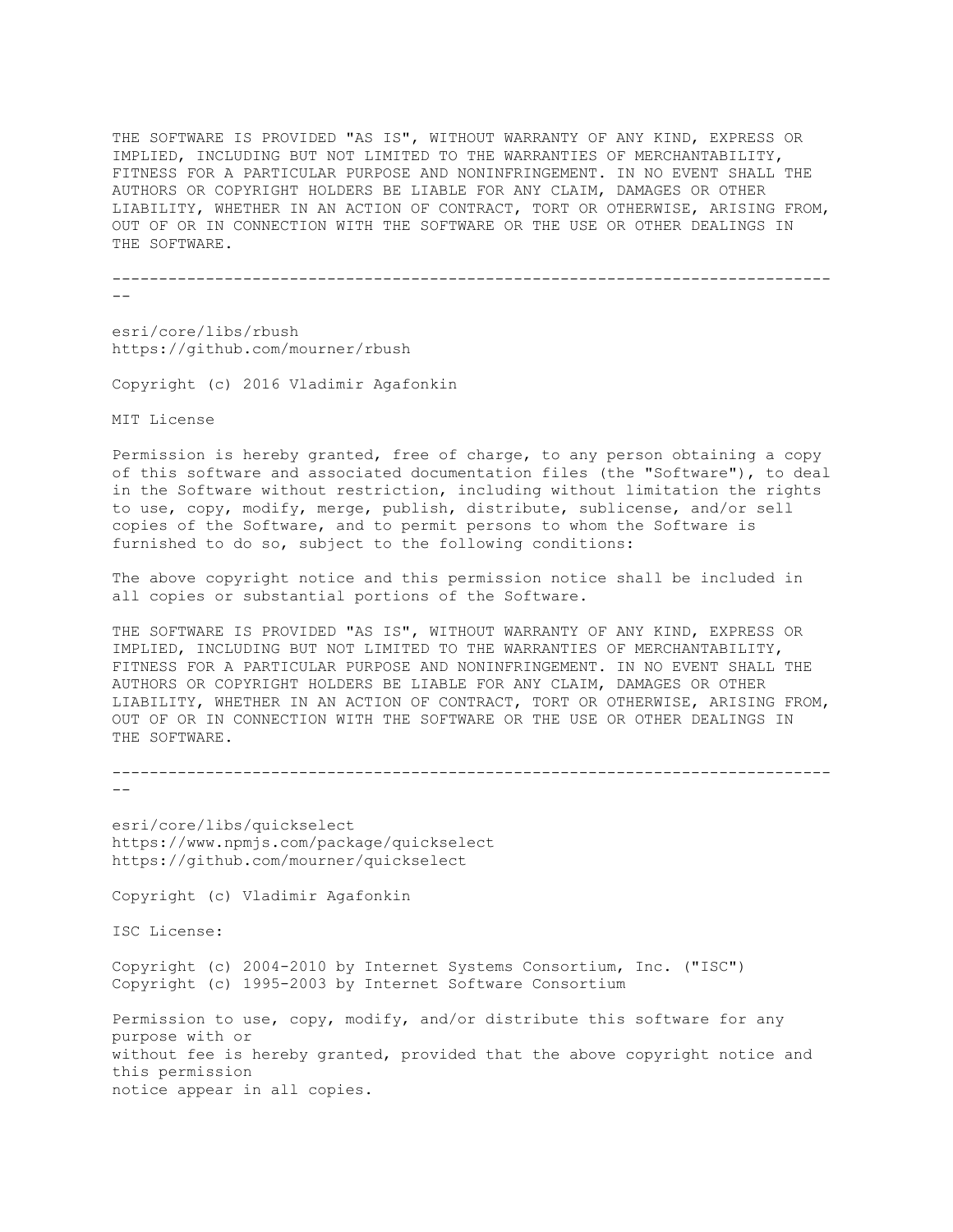THE SOFTWARE IS PROVIDED "AS IS" AND ISC DISCLAIMS ALL WARRANTIES WITH REGARD TO THIS SOFTWARE INCLUDING ALL IMPLIED WARRANTIES OF MERCHANTABILITY AND FITNESS. IN NO EVENT SHALL ISC BE LIABLE FOR ANY SPECIAL, DIRECT, INDIRECT, OR CONSEQUENTIAL DAMAGES OR ANY DAMAGES WHATSOEVER RESULTING FROM LOSS OF USE, DATA OR PROFITS, WHETHER IN AN ACTION OF CONTRACT, NEGLIGENCE OR OTHER TORTIOUS ACTION, ARISING OUT OF OR IN CONNECTION WITH THE USE OR PERFORMANCE OF THIS SOFTWARE.

----------------------------------------------------------------------------- --

esri/webscene/validator.js

Excerpts from JSON Editor https://github.com/josdejong/jsoneditor

Copyright (C) 2011-2017 Jos de Jong

Licensed under the Apache License, Version 2.0 (the "License"); you may not use this file except in compliance with the License. You may obtain a copy of the License at

http://www.apache.org/licenses/LICENSE-2.0

Unless required by applicable law or agreed to in writing, software distributed under the License is distributed on an "AS IS" BASIS, WITHOUT WARRANTIES OR CONDITIONS OF ANY KIND, either express or implied. See the License for the specific language governing permissions and limitations under the License.

```
-----------------------------------------------------------------------------
```
--

esri/views/webgl/lib/glsl-tokenizer https://github.com/glslify/glsl-tokenizer

Copyright (c) 2012-2017 glsl-tokenizer contributors

MIT License

Permission is hereby granted, free of charge, to any person obtaining a copy of this software and associated documentation files (the "Software"), to deal in the Software without restriction, including without limitation the rights to use, copy, modify, merge, publish, distribute, sublicense, and/or sell copies of the Software, and to permit persons to whom the Software is furnished to do so, subject to the following conditions:

The above copyright notice and this permission notice shall be included in all copies or substantial portions of the Software.

THE SOFTWARE IS PROVIDED "AS IS", WITHOUT WARRANTY OF ANY KIND, EXPRESS OR IMPLIED, INCLUDING BUT NOT LIMITED TO THE WARRANTIES OF MERCHANTABILITY, FITNESS FOR A PARTICULAR PURPOSE AND NONINFRINGEMENT. IN NO EVENT SHALL THE AUTHORS OR COPYRIGHT HOLDERS BE LIABLE FOR ANY CLAIM, DAMAGES OR OTHER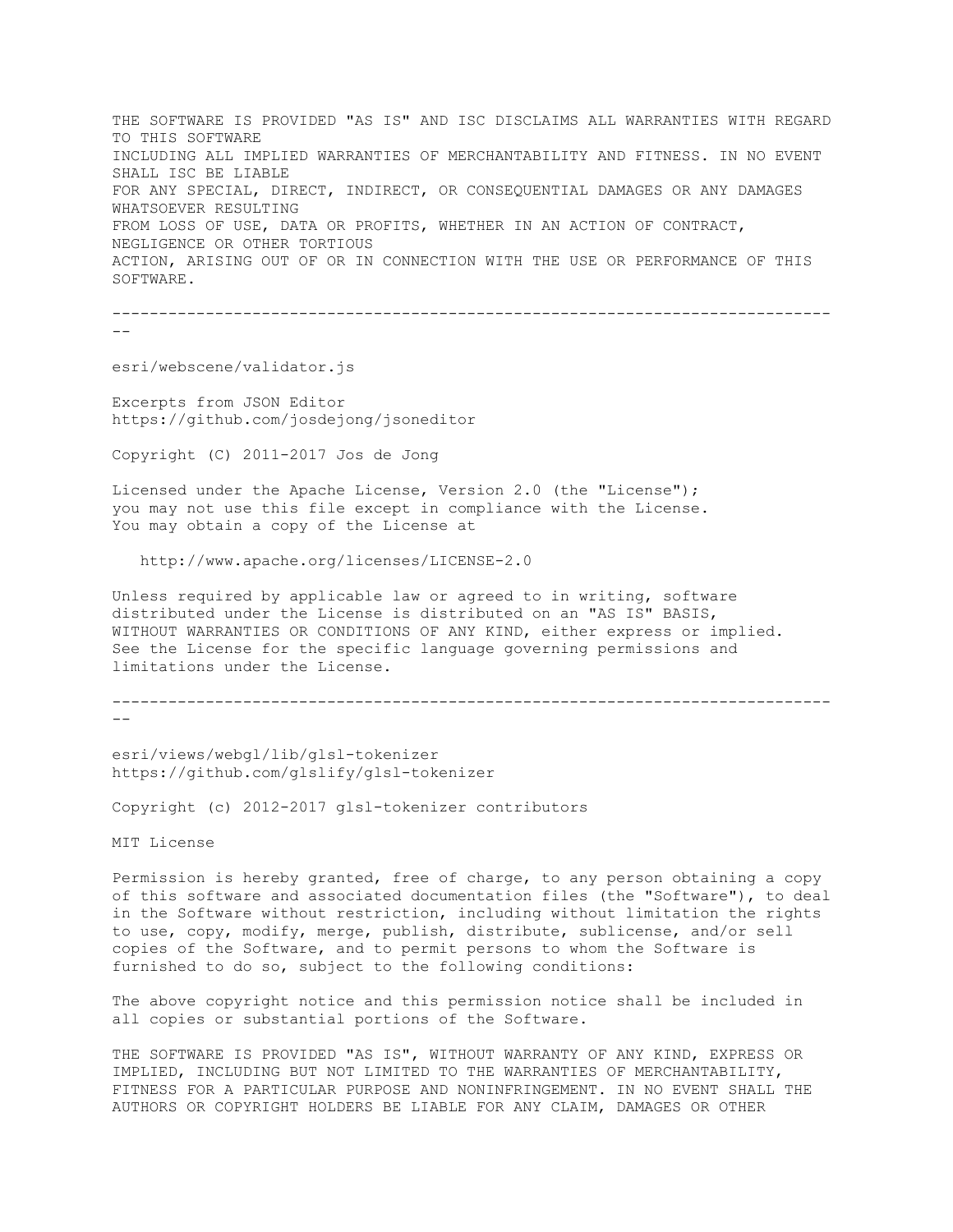LIABILITY, WHETHER IN AN ACTION OF CONTRACT, TORT OR OTHERWISE, ARISING FROM, OUT OF OR IN CONNECTION WITH THE SOFTWARE OR THE USE OR OTHER DEALINGS IN THE SOFTWARE. -----------------------------------------------------------------------------  $-\,$ esri/views/3d/support/dito http://gameenginegems.com/geg2.php Copyright 2011 Thomas Larsson and Linus Kallberg (C++ implementation). All rights reserved. Redistribution and use in source and binary forms, with or without modification, are permitted provided that the following conditions are met: 1. Redistributions of source code must retain the above copyright notice, this list of conditions and the following disclaimer. 2. Redistributions in binary form must reproduce the above copyright notice, this list of conditions and the following disclaimer in the documentation and/or other materials provided with the distribution. THIS SOFTWARE IS PROVIDED BY THOMAS LARSSON AND LINUS KALLBERG ``AS IS'' AND ANY EXPRESS OR IMPLIED WARRANTIES, INCLUDING, BUT NOT LIMITED TO, THE IMPLIED WARRANTIES OF MERCHANTABILITY AND FITNESS FOR A PARTICULAR PURPOSE ARE DISCLAIMED. IN NO EVENT SHALL THOMAS LARSSON, LINUS KALLBERG, OR CONTRIBUTORS BE LIABLE FOR ANY DIRECT, INDIRECT, INCIDENTAL, SPECIAL, EXEMPLARY, OR CONSEQUENTIAL DAMAGES (INCLUDING, BUT NOT LIMITED TO, PROCUREMENT OF SUBSTITUTE GOODS OR SERVICES; LOSS OF USE, DATA, OR PROFITS; OR BUSINESS INTERRUPTION) HOWEVER CAUSED AND ON ANY THEORY OF LIABILITY, WHETHER IN CONTRACT, STRICT LIABILITY, OR TORT (INCLUDING NEGLIGENCE OR OTHERWISE) ARISING IN ANY WAY OUT OF THE USE OF THIS SOFTWARE, EVEN IF ADVISED OF THE POSSIBILITY OF SUCH DAMAGE. -----------------------------------------------------------------------------  $$ esri/views/2d/engine/webgl/SDFConverter (TinySDF Fork) https://github.com/mapbox/tiny-sdf Copyright © 2016-2017 Mapbox, Inc. This code available under the terms of the BSD 2-Clause license. Redistribution and use in source and binary forms, with or without

modification, are permitted provided that the following conditions are met: